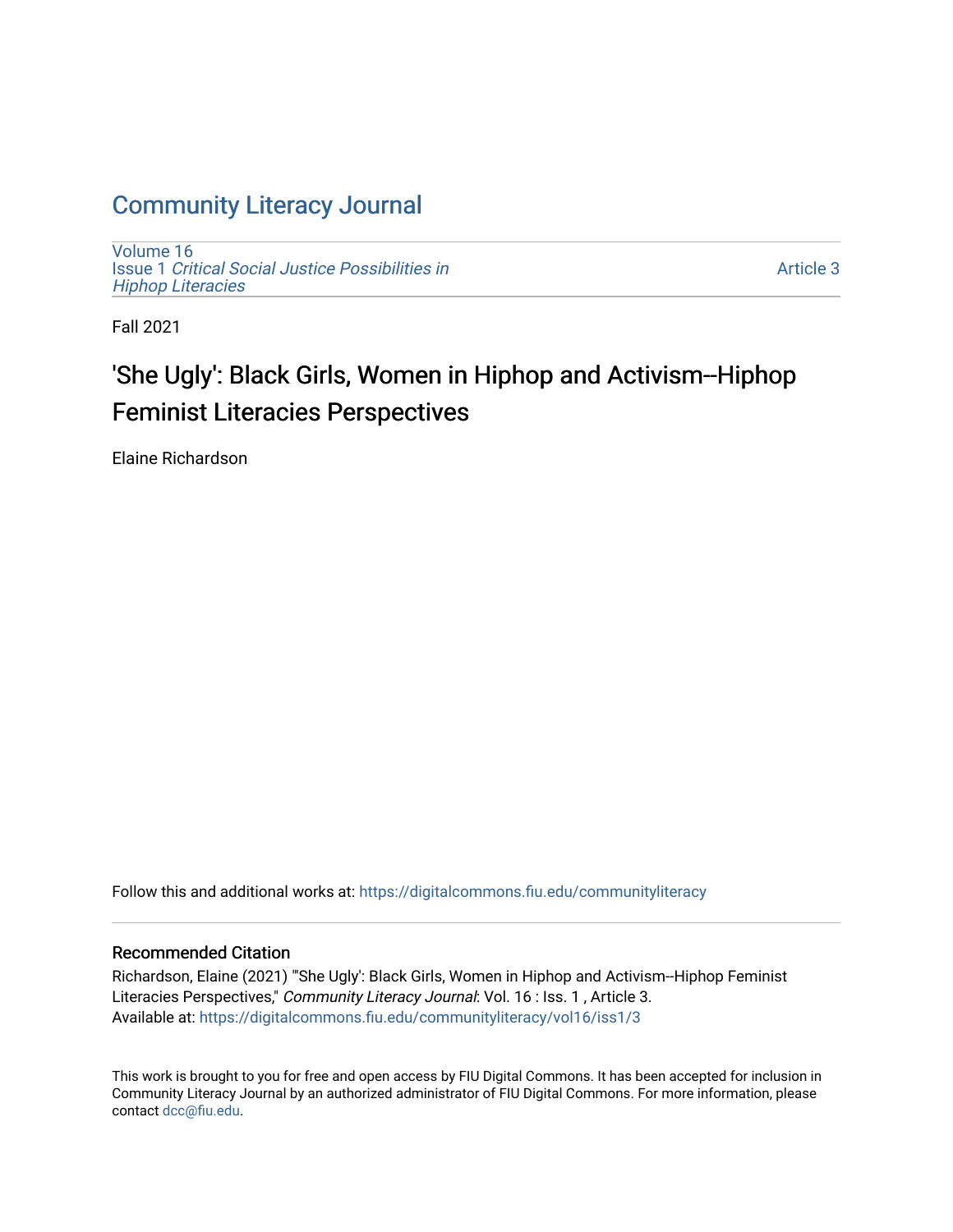# **'She Ugly': Black Girls, Women in Hiphop and Activism—Hiphop Feminist Literacies Perspectives**

### *Elaine Richardson aka Dr. E*

### *Abstract*

This work draws upon Hiphop feminism, studies of Black girlhood, and Black women and girls' literacies to illuminate the layered and violent narratives that shape society's treatment of Black women and girls, what these narratives look like in everyday life, how they are taken up and negotiated in different social spheres, such as an afterschool club for Black middle school girls and the platforms and artistry of women Hiphop artists and creatives. Richardson considers what activism is possible through juxtaposing Black girls as emerging creatives, celebrity corporate artist activists Nicki Minaj and Cardi B, independent activist artists such as Noname and dream hampton. Given the far-reaching representations of Black women and girls in popular culture, the art, lives and platforms of women in Hiphop are critical sites to understanding complexities, strategies and possibilities for social change.

### *Keywords*

Hiphop Feminism, Black girls' and women's literacies, Hiphop women artists, performance activism, social justice, Nicki Minaj, Cardi B, Noname, dream hampton

She ugly. If you don't know when somebody ugly, I don't know what to tell you. She had surgery. Some people are ugly. She ugly and she nasty." That was Nicole's case closed slam dunk statement on the matter. We had just watched a music video "Letter to Nicki Minaj" that came out during the 2012-2013 school year. It featured a group of young Black girl performers called Watoto from the Nile. Their 2012 Kickstarter campaign page describes them as "A group of young princesses from their hometown of Harriet Tubman City (Baltimore, Maryland). They have come to breathe life back into a destructive music culture that's on life support."<sup>1</sup>

Around the time of "Letter to Nicki Minaj," the core of the group was comprised of 3 sisters Nia (12), Nya (11), and Kamaria (7), and another girl, Mary Angel (12). The oeuvre of their work speaks to social injustices against Black people. The group is mentored by the sisters' father with a strong Afrocentric emphasis. Watoto has songs

<sup>1.</sup> https://www.kickstarter.com/projects/watoto/help-watoto-from-the-nile-kick start-the-love-proje/description.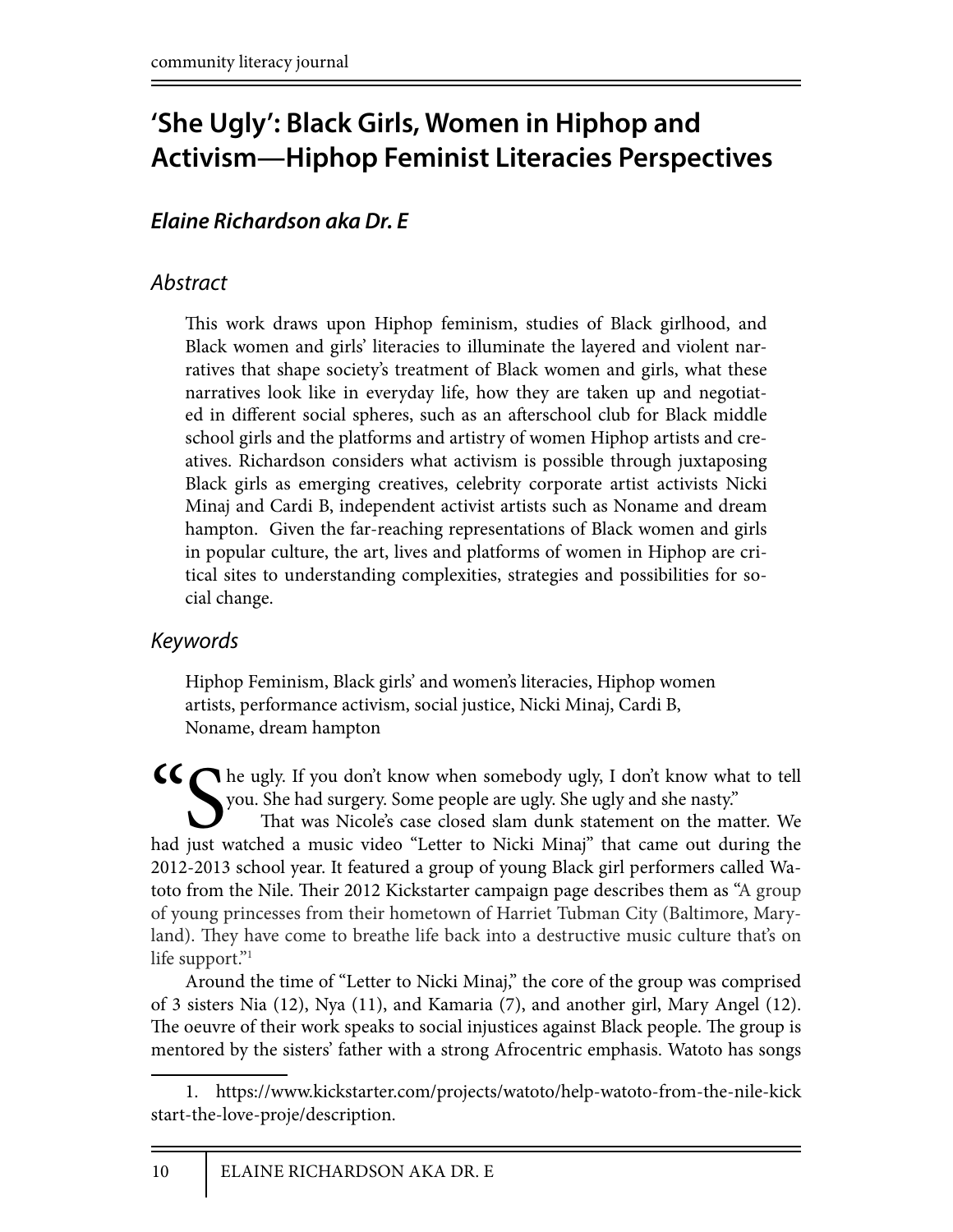about police brutality, violence, misogynoir (Black racialized and gendered misogyny, Bailey) in Hiphop, Black Lives Matter-a dedication to Trayvon Martin, the benefits of a plant-based diet, and more. I purposefully shared this video with my afterschool club girls because it featured Black girls close to their own ages, who were creating a public platform using performance arts to share their opinions about things that concerned their lives and their communities. The video fit with the Black and Hiphop feminist performance-based approach I was implementing.

During the time of the club (2010-2015) – and unfortunately, throughout history, and currently – Black women and girls BE facing down discourses NOT of our own making that empower everybody but us! I'm deeply invested in doing my part, to push against structural barriers and narratives, to make visible complex mundane "truths" that are killing us, like "She ugly." As such, I come at this work, as a Black woman literacy scholar in community with my community; and I don't know who all needs to hear this, but: WE TIRED.

#### *Black Women and Girls' Literacies: on Our Own Terms*

We tired of the traditional narrow view that promotes literacy as a print bound, politically neutral, private mental activity, where letters correspond to sounds, and sounds to words, and reading and meaning making are universal and context-free. Who beautiful? How YOU define beauty? Who smart? Who is a good girl or woman? Who is worthy? How you answer these questions is informed by your identity, the images, patterns, and words you've internalized from the social activities in which you have participated, from school, from media, your life experiences, your history. The sense you make and the meanings you identify with are informed by your socialization. The ideas, myths, attitudes and values you hold are programmed into you. Critical literacy is the search for truth through interrogating what we've been fed. We must ask ourselves who told us that and why? Who is empowered or disempowered by certain knowledge and social arrangements? For example, Black women's and girls' so-called inherent "at-riskness," in particular, is socially constructed. This means there's a whole web of social practices related to economic, political, patriarchal, cultural, racist and sexist arrangements that continually hold us down.

The mission of Black community literacies education is to interrupt racism, sexism, classism, cultural conflict, and social inequality. In my Black critical Hiphop feminist literacies approach, I use storytelling, viral and rap music videos, artmaking, news media, documentaries, short literature pieces, performance, creative writing, and dialogic inquiry to center our lived experiences and activate our creativity for the purposes of our collective empowerment. Drawing upon Hiphop feminism, studies of Black girlhood and Black women and girls' literacies, I focus on how Black women and girls advance and protect ourselves and our loved ones in society, strategies we use to make meaning and assert ourselves in the face of violent systems of power (Richardson). Hiphop feminist literacies work thwarts violence against Black women and girls and centers herstories (Lindsey). The focus is upon the creative potential of Black girlhood (Brown). It's also about our joy, pleasure, and love. In 2000,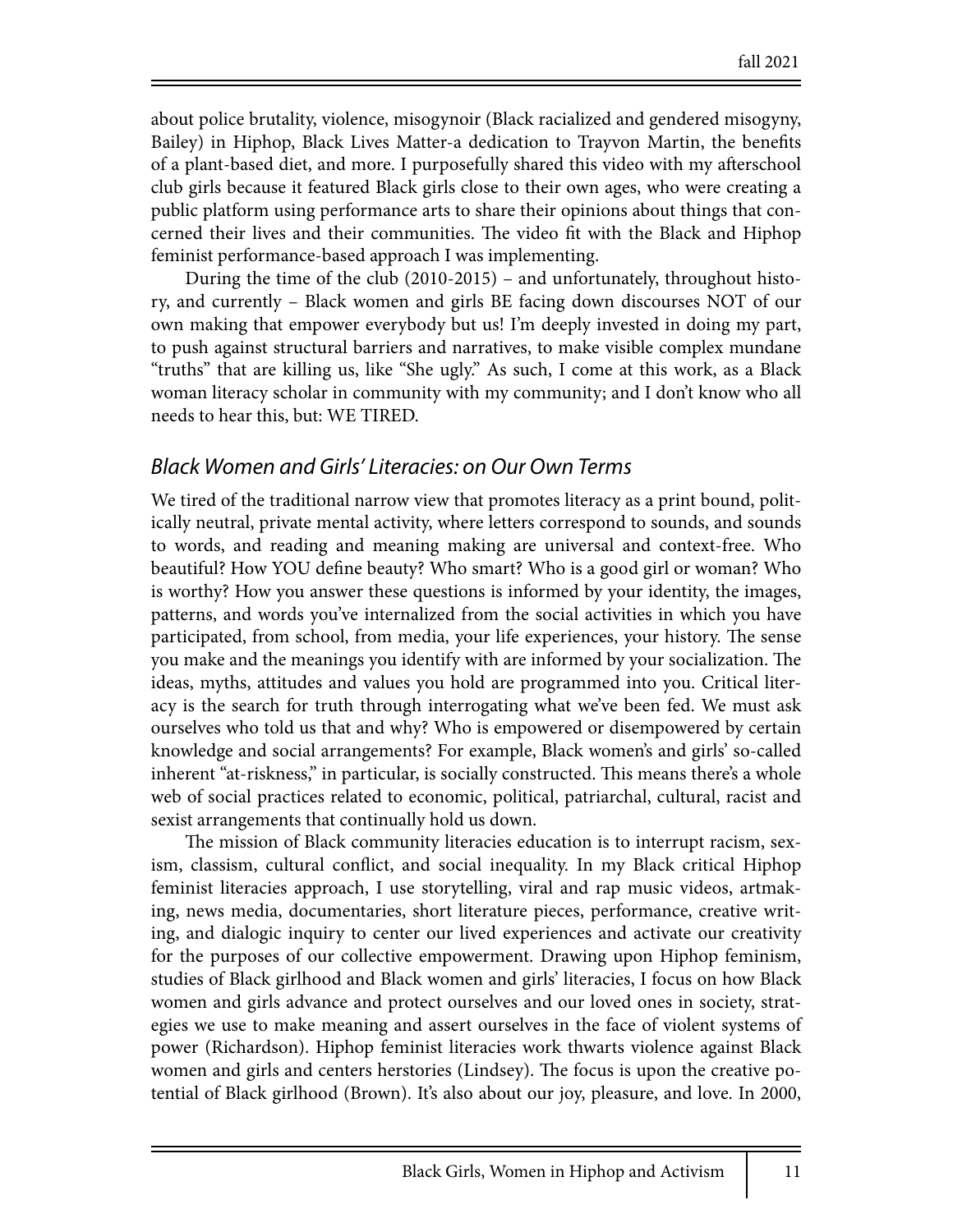Joan Morgan, the thinker that described and defined Hiphop feminism, highlighted the grayness of the perspectives that manifested in her own life and in young Black women of that era.<sup>2</sup> Kierna Mayo says of the late 1980's and the 1990's Hiphop feminist generation:

We manifested the politics of a spanking-new Black feminism and told her she could bring alla her homies—contradiction, agency, image, desire, power, media, sex, white folks—to the hood and the academy. And we did all this while steeped in a cultural ecosystem that was developing at warp speed, fueled by the machinations of young men that were often toxic. Young men that we loved.  $(x)$ 

Then and now, Black women and girls are entangled in patriarchal systems with our brothers, sons, and loved ones. We are expected to be sources of love, loyalty, and labor, even when being the source may be harmful. This expectation is manifested by the general society in which Black people and Hiphop are entangled. This is the grayness of life. Hiphop feminist-informed community literacy work holds space for women and girls of color to work through our experiences and imagine better for ourselves individually and collectively. As a Black Hiphop feminist literacies performance activist, I facilitate Black girlhood as a space of creativity (Brown). I ask: What power can be harnessed if we see our girls and ourselves as creatives? What activism is possible from commercial corporate celebrity artists? What can we learn from looking at artists as activists? Not every artist is an organizer, but artists have fans, followers, platforms, and are social influencers. The messages they convey in their art and lives are far-reaching and important sites of critical inquiry.

### *The Making of Black Girl Activist Artists*

Our work in the club was about us creating our own brand of powerful self-literacy education and teasing out the threads of critical social justice possibilities in Black popular culture and in ourselves, even as both are tied to violence. So, Nicole's slam dunk seemingly self-evident "fact" about Nicki Minaj, "she ugly," is a statement not to be written off or taken lightly.

"But where do we get that from? Where did that come from? Why do we call each other ugly?" I ask.

Georgia chimes in low-rating Nicki Minaj as a person and an artist, "She ratchet and she can't rap."

"Can you beat her"? I ask.

<sup>2.</sup> For a thorough review of Hiphop feminism from Tricia Rose and Joan Morgan to the contemporary cadre of Hiphop feminist scholarship and activism See Halliday, Aria and Ashley N. Payne's Introduction: Savage and Savvy: Mapping Contemporary Hip Hop Feminism. "Twenty-First Century B.I.T.C.H. Frameworks: Hip Hop Feminism Comes of Age," *Journal of Hip Hop Studies*, Vol. 7, Iss. 1, 2020. pp. 8-18.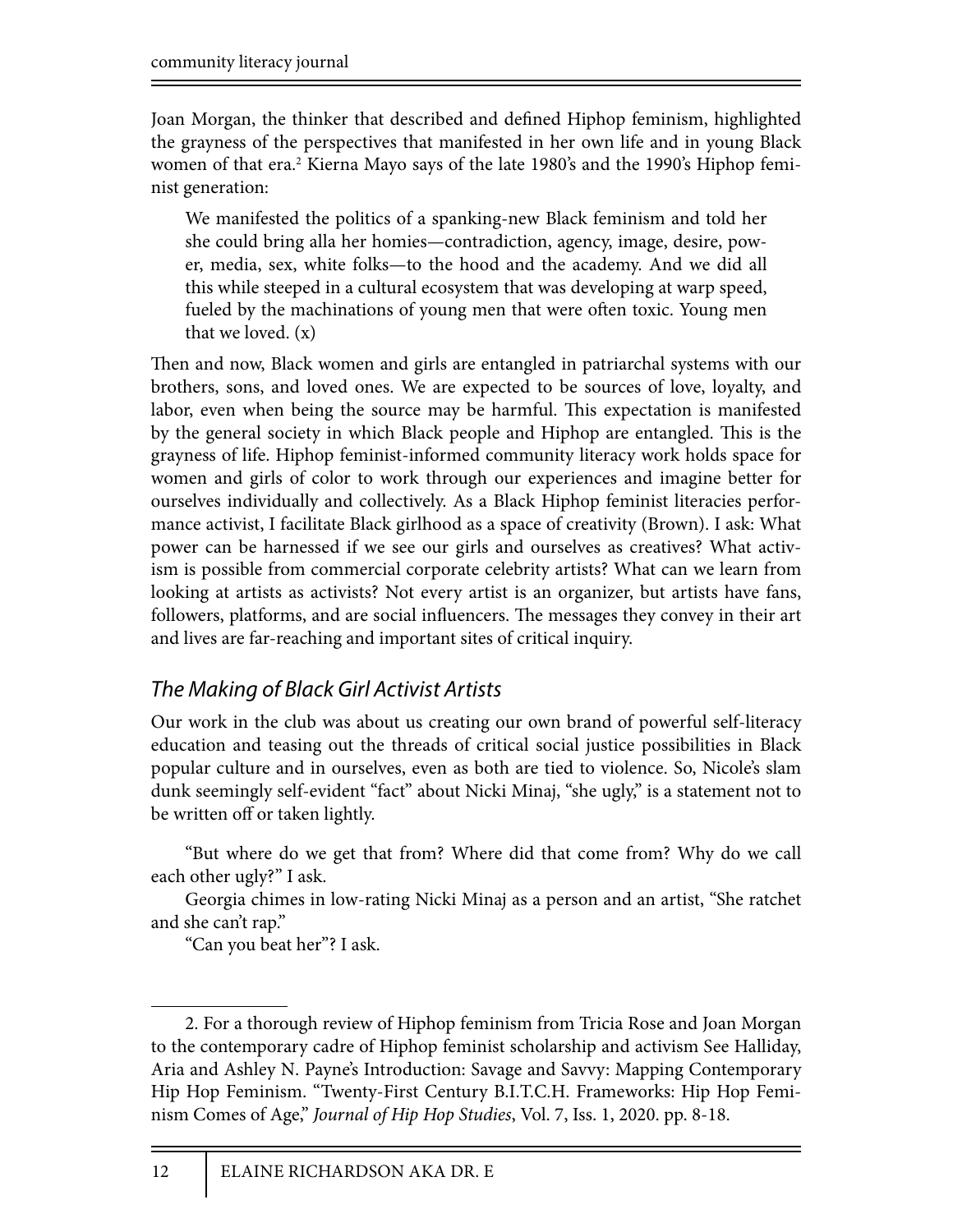"I can beat her. I can rap betta than that if you give me some words to rap on," Georgia says with conviction.

My tones rise to match hers, "I'm giving you words, by showing this video."

"Nicki Minaj CAN rap and I love her. I watch her videos over and over," says Maelynn.

"That's for dudes," says Georgia, just as matter-of-factly as she pleases. "Why Nicki Minaj wanna be like ratchedness and dirty and having on no clothes? I'm not gay bruh!"

I say, "If Nicki Minaj was in here right now, you wouldn't be saying none of that."

Mya speaks her thoughts in a quiet timid voice. "I watch it over and over too and I'm not gay."

"Thanks for keepin it real," Maelynn replied as though she was a defense attorney, pleased by the contribution of her star witness.

I turn and scan the whole group of about 14 girls on that day, to encourage them all to speak. "Why did Watoto from the Nile make the video? What is "Letter to Nicki Minaj" about?"

Maelynn jumps right in. "The girls singing about how Nicki a star, and how all the young girls in school wanna be just like her. She should use her power for the community. Girls shouldn't look up to her as a good person."

Again, scanning the room in hopes of including more voices, I ask, "How do we know if she a good person from her performance?

Then an argument starts.

Georgia: "She ratchet!"

Nicole: "I on't like her."

Maelynn: "Who cares. Shut up"!

Geogia, Nicole and Maelynn were friends and three of the strongest personalities. One of my roles as facilitator of the club is to hold space for all of the girls and give them a chance to voice their thoughts but also to redirect and keep them focused. I threw up my hand to try to head off a negative argument and keep us connected to the purpose of the group. I posed a question:

"Do y'all remember when we watched !*e Black Girl Project*? Remember our talk about Black women and girls and our ongoing \$ght for social change? Anybody got any notes on that? What are some of the ideas in the Watoto song that show some of the same issues we been going through in our history?"

"About class mobility"? Tamia offered up for our consideration.

"Umm," I say. "Ok, speak on it! How does "Letter to Nicki" relate to class mobility?"

"Moving up in life," said Kat.

"Ok, good. She said moving up in life. Isn't Nicki Minaj being successful and moving up in her life? How do we as Black women and girls and our community move up in life? A person moving up as an individual doesn't necessarily help other people in our community move up. How do we move up together?"

"By having a good job," Lizzie says.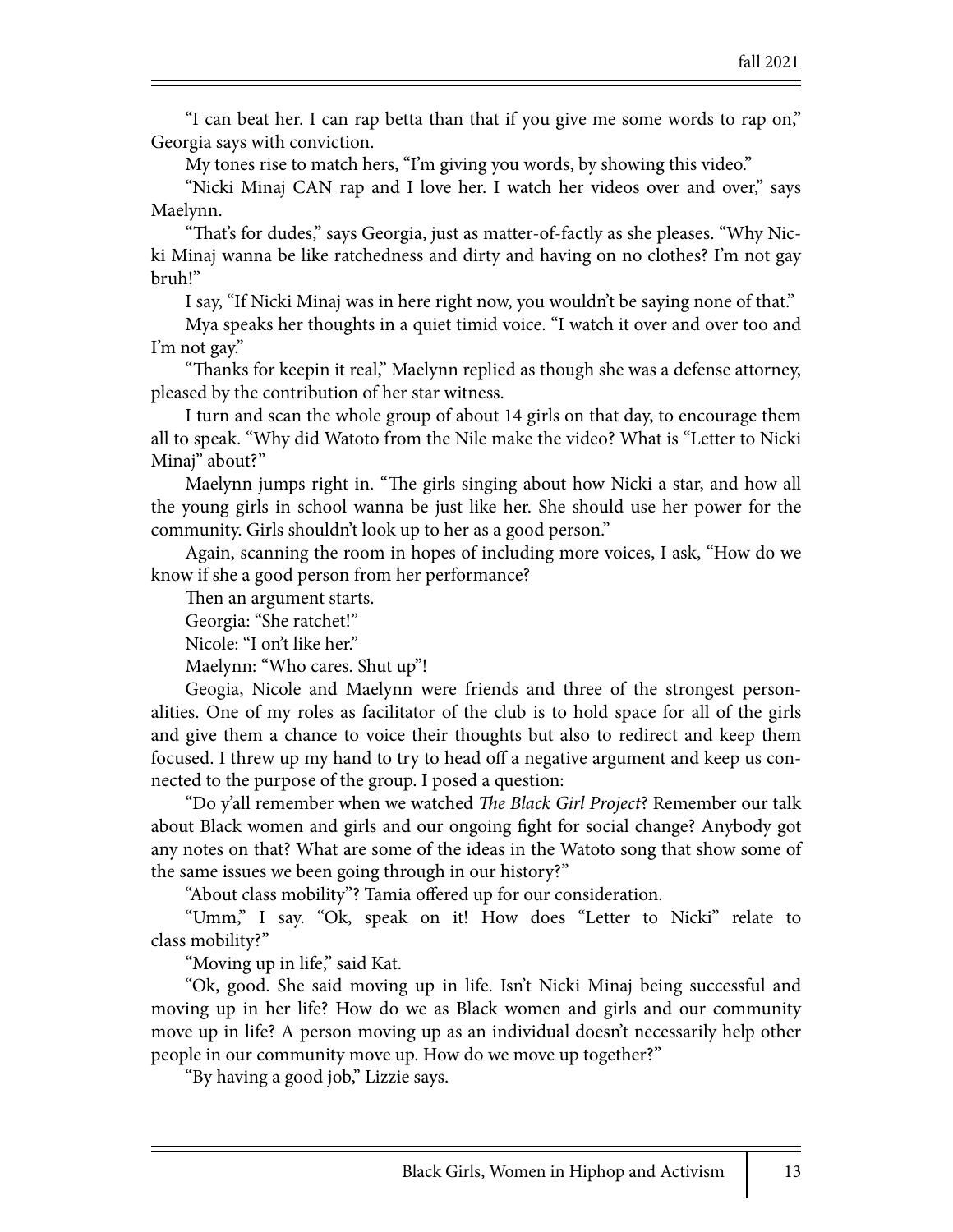"Ok. But you having a good job gonna help us all move up?" I asked, as I stood up to move around the room.

"Having a education," Georgia says, and I smile at her because I am pleased that they dropped the argument, and she is in the dialogue!

Walking over near Georgia, I respond, "Education is gooood, but we need the right education, that helps us as a people."

"Havin a dream," Lizzie says.

Lizzie's answer recalls the contribution of our brilliant and beloved Civil Rights Leader, Dr. Martin Luther King. This answer in a conversation on social change is great; but I am pushing the girls to recount key ideas from the *Black Girl Project*. The documentary explicitly spoke of Black women and girls as pathbreakers in science, education, culture, entertainment, and government, accompanied by images of Oprah, Michelle Obama, Shirley Chisolm, Beyonce, Lil Kim, and Alicia Keys. Yet the documentary raised an important question that we spent ample time on: "But does any of that matter when we are still looked upon as mules, mammies, and the workhorses of the world?" So, I respond to Lizzie and the entire group:

"I mean it's good to have a job, a dream and education, but what are some concrete ways, that we can make differences in our community and our own lives, change stuff that's not right, like how Black women fought for us as Black people to get free, to vote, to have rights, and support the needs of Black women and girls as a group."

Georgia asks, "Can we watch that video again?"

She does not like my reply, "We can. But not at this moment."

"Err! [she goes imitating screeching tires]. You bootleg!" She decries.

"Sorry if you didn't catch it or were absent that day. I'll show it again, but right now I know somebody in here remembers the one girl who was talking about how reading W.E.B. DuBois helped her learn that Black people can have power through social change. What does that mean? To have power through social change?"

"She said direct change," Kat says. "She said a lot of his readings talk about you can only have direct change from political power."

That got Nicole's attention. "Who said that?"

Summoning Kat with my right hand in Baptist tambourine flair, "Say it again, Kat."

Kat obliged in a cool voice of knowing, "The girl in *Black Girl Project* said she learned that from reading W. E. B. Dubois, a Black sociologist."

"I remember some of y'all talked about things you wanted to see changed. Y'all said y'all want people to stop calling Black girls names, like baldheaded, for school to stop suspending people, and teachers to listen more. These are important issues about how y'all are treated. We said we were gonna organize, do creative projects and present them to the school."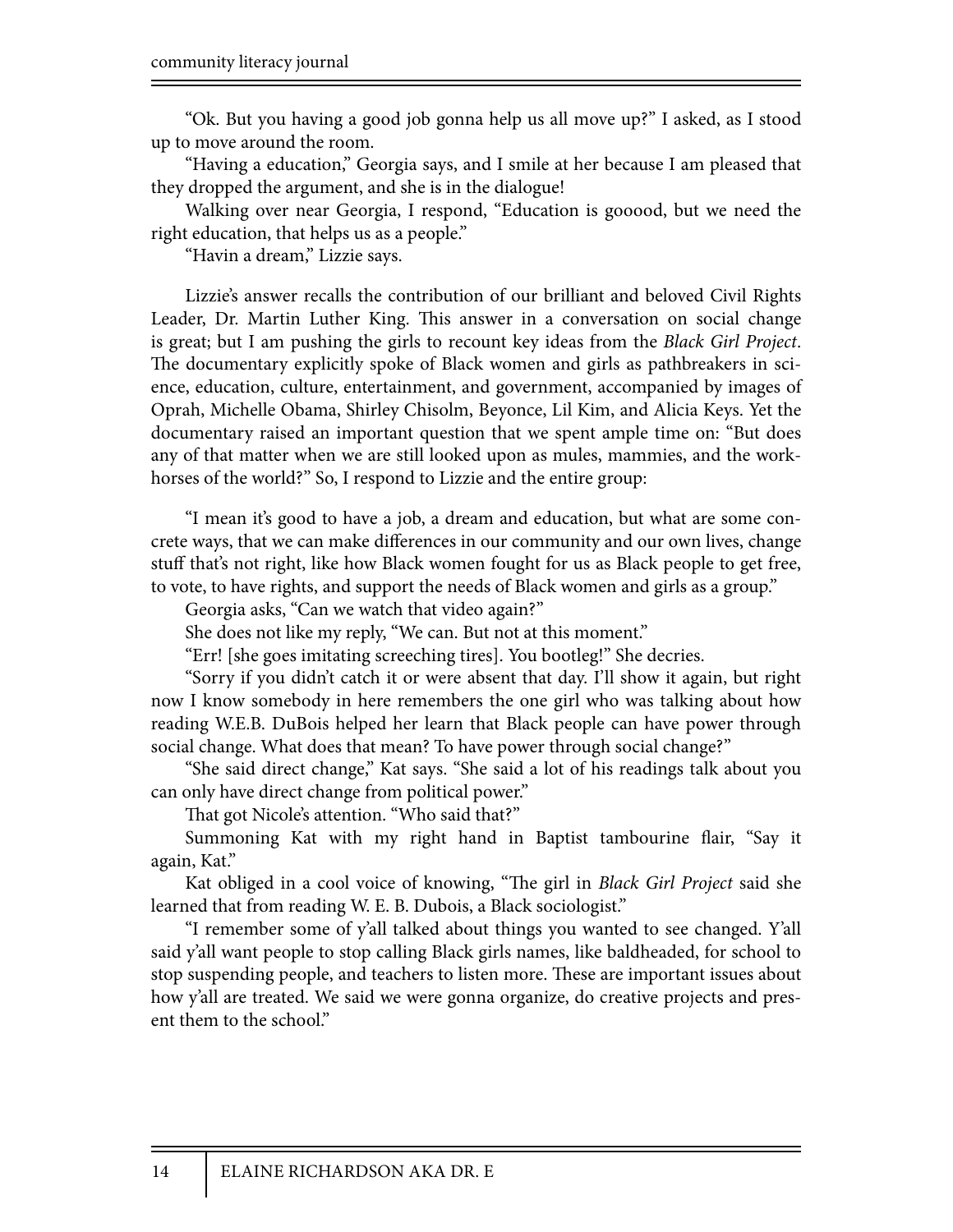### *Black Girls and Women: Desired, Despised and (In)Disposable*

The range of responses to Nicki Minaj<sup>3</sup> praised and castigated her as a star and personally, largely revealing Nicole's and Georgia's moves for affirmation and the contradiction of the Black rhetorical condition. This is a condition where Black bodies are despised for not being so-called normal and desired as essential to the political economy. Nicole, one of the girls castigating Nicki, had access to light-skinned privilege. But she also experienced discrimination because she identified as lesbian. Georgia was lightskinned as well, but known as a bully and a "struggling reader." Nicole had to defend herself a lot, fending off boys who picked on her. She was suspended often, which broke my heart, as she was a star when she was able to participate in the club. Similarly, I saw the star power in Georgia. Both of these girls challenged me in different ways to be the best and learn from them how to bring the best out of them and myself.

In the larger school system, both of these girls were marked as "bad" and at-risk for the school-to-prison pipeline and other forms of containment. Their lives reflect the Black rhetorical condition as well as align with the *Black Girl Project*'s view that Black girls and women are exploited as mules, mammies, and workhorses of the world, having to work twice as hard to be valued yet devalued. The sentiment, if not, the words, the girls assigned to Nicki Minaj ugly, nasty, ratchet, dirty, naked, having surgery, bears this out as well. Additionally, Georgia's insinuation that girls who find pleasure in Nicki's performances are gay, marks same gender adoration as aberrant. This is not to say that Nicki's "ratchet" performance in 'Stupid Hoe" (the song and video that Watoto of the Nile target) should not be critiqued. It is messy and gray, not as black and white as any of us may like it to be. And for those consumers who love her performance gay or not, more power to them.

The song disses Lil Kim, aka the Queen B. Kim gained wide-recognition in the mid 1990s with Biggie Smalls and the Junior Mafia camp. Kim and Nicki had ongoing beef ever since Nicki dropped a mix tape around 2007, with an image of herself on the cover, that was a definite "bite" off Lil Kim's "Hardcore" album cover. During the time when Nicki dropped "Stupid Hoe" (2012ish) ratchet was almost synonymous with 'classless.' Of course, like most Black slang, "ratchet" has changed rapidly and has a range of meaning potentials depending on who is saying what, when, where and to whom. Middle class Black folks can perform and find joy in ratchet performance and critique notions of anti-Blackness and (anti) respectability (Lane). Respectability is always held over the heads of working class Black people perceived as not measuring up to middle-class Blackness.

I identify with working class Black people, even though I have earned a Ph.D. in English and Applied Linguistics. We are seen as the personification of lowness, rather than performing narratives that underlie oppressive systems, neither of our own making. I am thinking particularly about my one-woman show and book from *Po Ho on Dope to Ph.D*. I understand performance as survival. Ratchetness is a form of social currency. Human beings that perform ratchetness are not illegal nor illiterate. Some-

<sup>3.</sup> https://en.wikipedia.org/wiki/Nicki\_Minaj.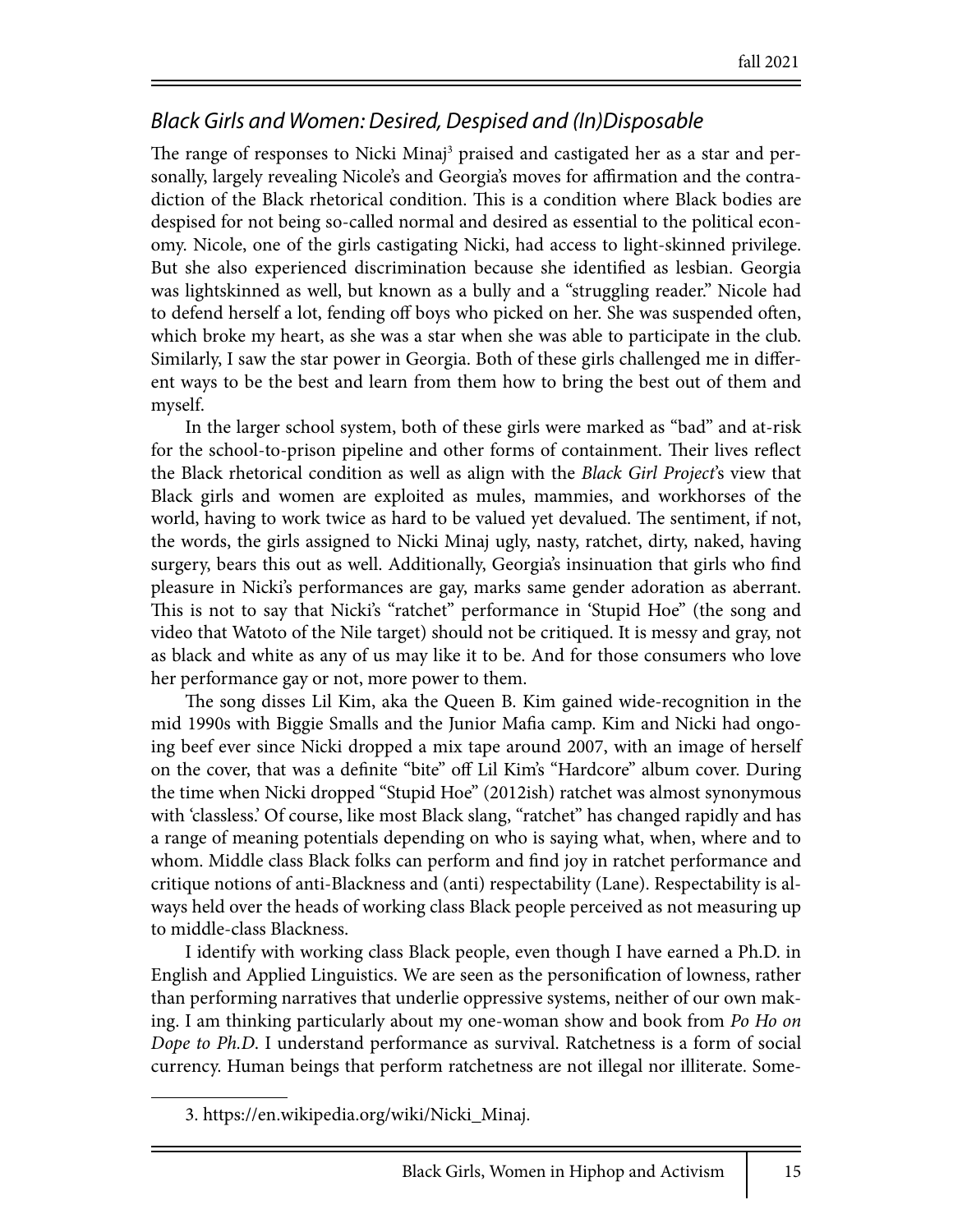times a girl has to do what she must. We are incorporated into a punitive culture of varying realms of anti-Black woman violence, from the performances of Nicki Minaj, to young Black girls, all trying to find their way to power.

So, when Georgia and Nicole started dissin Nicki, I tried to redirect their thinking to our collective humanity and to how they themselves experience violence every day: when they are called names, such as baldheaded, by those who want to diss and degrade their humanity; when teachers don't understand or have time to listen to their experiences; when suspension is the schools' answer to Black girls' unmet needs. These Black girls and masses across the country live in communities that continue to suffer intergenerationally from decades of federal, state and local policies that disadvantage them. I'm not alone in recognizing this. Black feminist scholar Aria Halliday reminds us of "how the histories of subjugation, degradation, and subsequent stereotyping of Black women affect how [Black women and girls'] bodies are made visible, invisible, and hypervisible in the media…" (78). Sensibilities normalize the economies of rape culture and Black girls' socialization into existing power structures.

For me, rape culture is about people in power taking advantage and exploiting "weaker" people. Rape is entangled with capitalist exploitation. This includes countries that underdevelop "third world" peoples and take their natural resources, environments where rape is rampant and normal and people who get raped are blamed. Rape is powerful when a powerful and well-resourced country systemically withholds social goods from people because they are not able to pay, or they are not seen as worthy because they have been racialized, or made outcasts because of their gender and sexuality.

I understand racialized gender and sexuality are part of power structures in my usage and refers to the diminishment of people of color because they have been othered, negatively sexualized and gendered, as they are not white middle-class and heterosexual. This racialization and stigmatization of people because they are not white, middle-class, or seen as less than human because of their gender and sexuality is made to seem normal. It is an acceptable form of hatred used to deprive people of rights, privileges, goods and services. Personal achievement narratives also create power structures that uphold the violent system of capitalism which is based on the myth that some people are better and worth more than others, because of their individual hard work. The hard work that many people do to stay alive is discounted though it is essential life blood for the system of sexist racial capitalist inequality. It is difficult to focus on the violence of capitalism because it is intertwined with social progress, mobility and leisure. For collective power building work that brings us together, Alicia Garza, one of the founders of Black Lives Matter, urges that we must learn and unlearn about each other to create strong alliances based on "differently experienced yet connected exploitation and oppression" (150).

In this particular conversation with the girls, I tried to prevent erasure of Nicki Minaj the performer and person and encourage them to think beyond the binaries, to which we've become accustomed. Because of the constraints within which I worked, in the afterschool space with middle school girls, I was not able to engage more deeply the ways that Nicki's performance could be considered an attempt to clap back at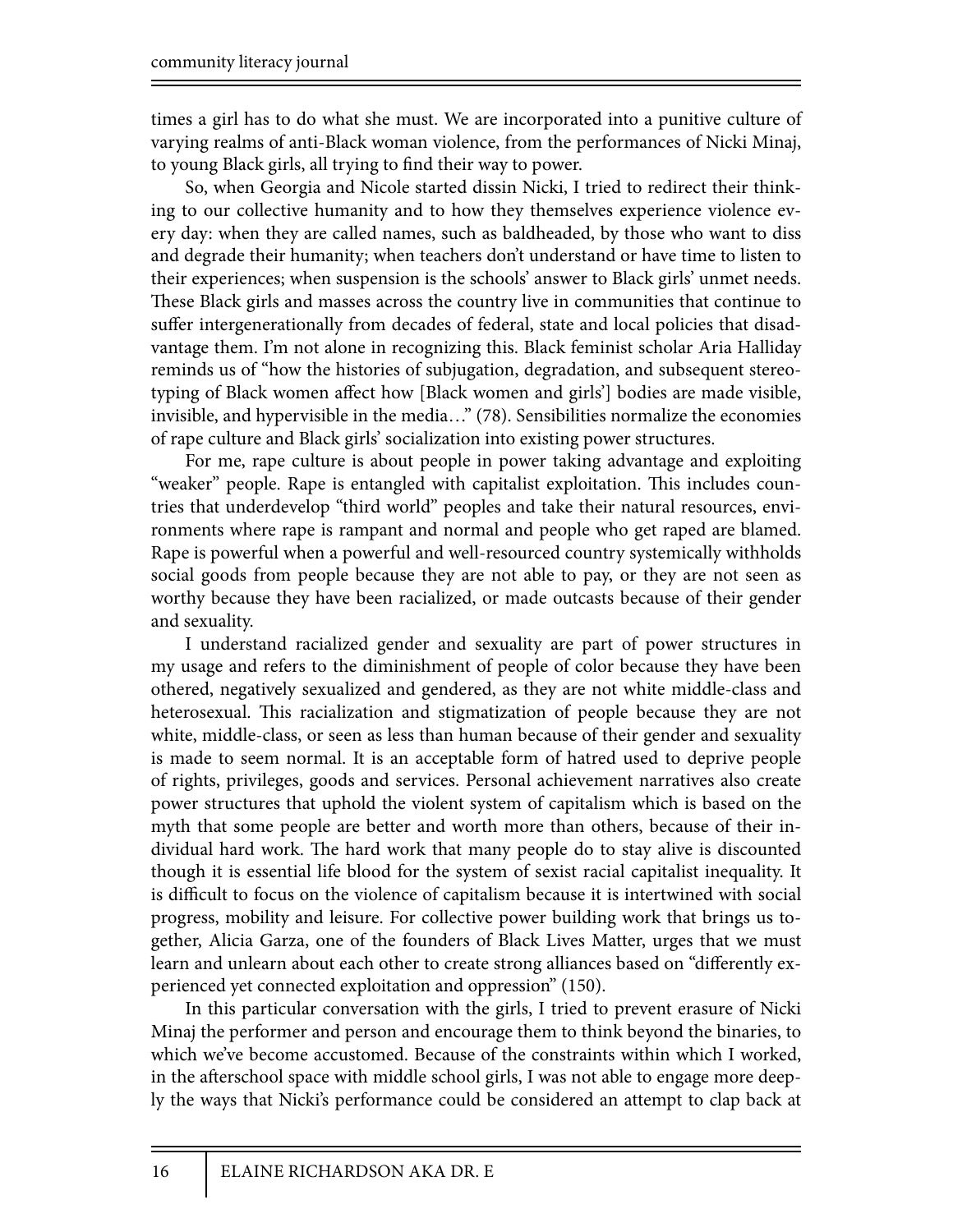racialized sexual and gender ideas of beauty and sexuality. What I did was try to center us in art as a mode of inquiry, resistance, creativity and freedom. My commentary as well as ongoing work with women and girls and my own self seeks to illuminate and refuse violence against us; center the need for us to strive to love our whole selves and each other and develop critical consciousness; and focus toward working for concrete change in our community.

The girls of Watoto from the Nile rap and sing a song that encourages Nicki Minaj to use the power of her celebrity as a Hiphop artist with a huge platform to lead young girls to fight for their liberation. The representations of Nicki's performance in Watoto's song and video highlight her star status, alluring sexuality, revealing clothing, spectacular performance of sexual and music industry bondage/freedom. Watoto also highlights Nicki as a Harriet Tubman figure, a linkage to Black women and girls' historic struggle against systems of exploitation. They illuminated Nicki as a purveyor of stereotypes of Black sexuality and framed her within the dehumanizing white male enslaver gaze of Black feminine sexuality. This is a widespread practice rooted in slavery which polices, criminalizes, and exploits Black women and girls' bodies and lives.

What can we learn from taking a closer look at Black women Hiphop artists as celebrity corporate artists as activist and independent artist activists?

#### *Celebrity Corporate Artist as Activist: Nicki Minaj*

Like many other Black celebrity Hiphop artists, Trinidadian born and Queens, New York-bred, Nicki Minaj started life in humble beginnings. She came up the ranks through mixtapes and made her way to be the \$rst woman rapper signed to Young Money Records. She is a highly skilled and carefully cra#ed commercial Hiphop music industry artist. She is beautiful and voluptuous. Her lyrics are filled with braggadoccio. She is known for creative, if sometimes controversial, persona. She has amassed pop cross-over appeal and a high standard of living for herself and her family. Among Nicki's stances, she has spoken out about white cultural appropriation of Black culture, in particular how Black artists are snubbed and devalued, while white artists are rewarded (VanDerWerff). Because of her solidarity on issues of women's and LGBTQ rights, in 2019, she pulled out of tour in Saudi Arabia (Associated Press).

She has also donated proceeds from one of her songs to the Bail Project, which works to end cash bail and disrupt mass incarceration (Wikipedia). Her philanthropic efforts include financing clean water wells to villages in Chennai, India<sup>4</sup>, as well as providing college scholarships and loan repayments for students through her initiative, "Student of The Game" (Bailey).

Nicki is a complex artist and Black woman in America. She is good, sometimes makes bad decisions, but not ugly. It is clear that she has a penchant for supporting her men relatives and friends regardless of their violence against women and girls. She fell under scrutiny when she bailed out her brother, in 2015, on charges of sexually assaulting his then 11-year-old stepdaughter. Her brother was recently convicted

<sup>4.</sup> https://www.looktothestars.org/news/18084-nicki-minaj-awards-37-collegescholarships.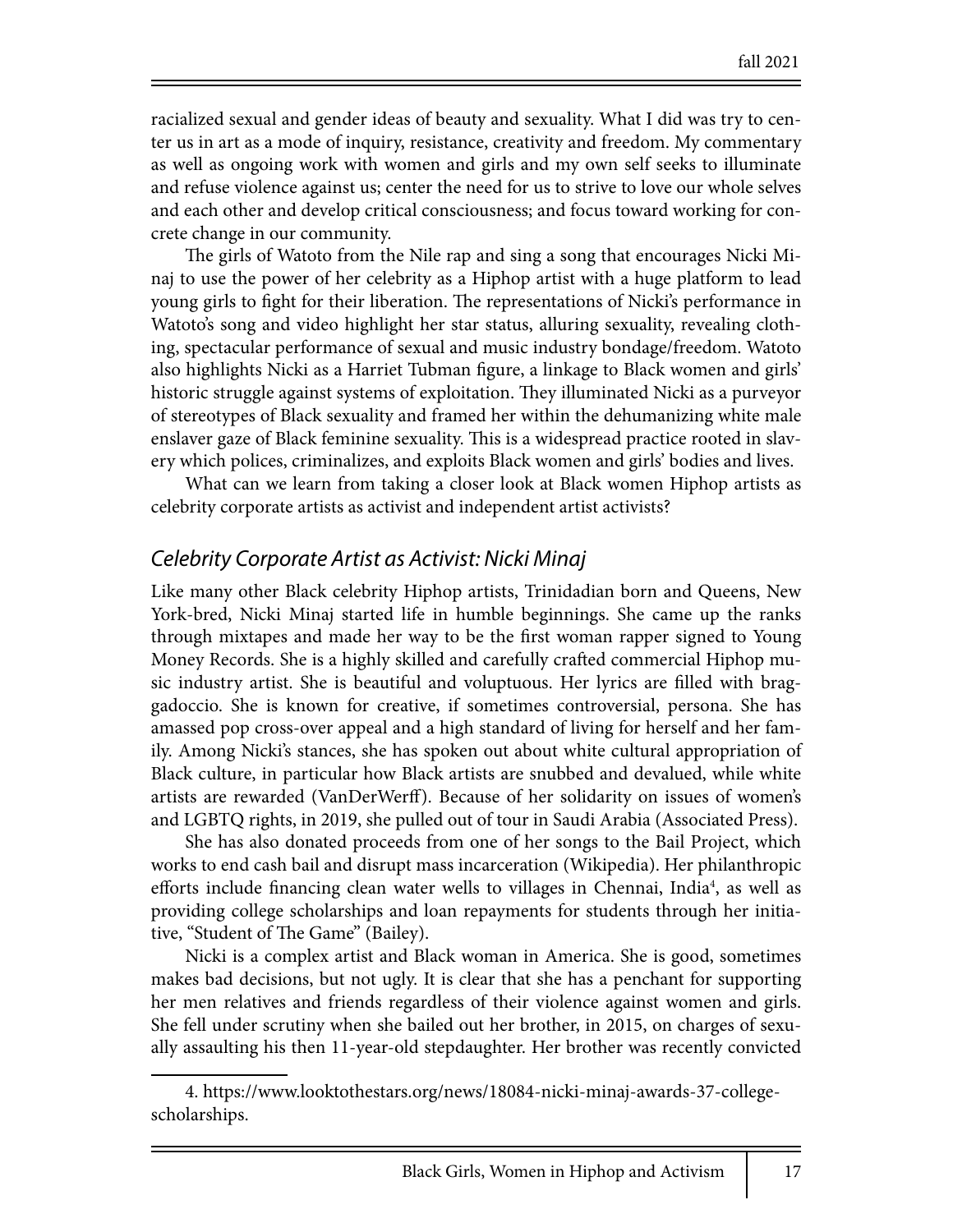and sentenced to 25 years in prison (Onley). Similarly, Nicki has stood by her husband who in 1995 pled guilty to attempted rape (to avoid the charge of first-degree rape that occurred in 1994). The woman who accused Nicki Minaj's husband of rape has alleged that Minaj offered her money to recant her story as well as harassed her. The woman is now suing Nicki Minaj. Her husband has also been recently charged for not registering himself as a sex offender in the state of California for which he will face sentencing. Further down this trail and tale is that:

Minaj previously defended [her husband], writing in reference to the alleged rape, which occurred when Hough [the victim] was 16: "He was 15, she was 16 … in a relationship . . . But go awf, internet, y'all can't run my life. y'all can't even run y'all own life." [Minaj] has previously worked with and defended [fellow rapper] 6ix9ine, who pleaded guilty to the use of a child in a sexual performance in 2015. (Juzwiak)

Furthermore, Nicki has been rebuked for reckless use of her twitter platform of over 22 million followers. She tweeted that her cousin's friend in Trinidad became impotent after being vaccinated and that she wasn't going to the Met Gala because she didn't do enough research to feel comfortable to take the vaccine. She was confronted by Anthony Fauci, Chief Medical Advisor to President Biden, and Joy Reid, a well-respected Black woman MSNBC Correspondent, among others. Joy Reid stated that although Black people should be skeptical of a mandated vaccine, given the treatment of Blacks in this country, conspiracy theories have been debunked by science. Reid expressed sadness that Nicki used her platform in a way that might encourage already vulnerable Black people to not get the vaccine (Adams).

Looking at Nicki Minaj as a celebrity corporate artist as activist highlights how her complex positionality plays out in her performance around critical social justice actions. It is equally important to take into consideration how we are all socially positioned, by our beliefs, psychological status and spiritual clarity. Reading the world with Black girls through a popular woman Hiphop artist, such as Nicki Minaj, presents the opportunity to examine our self-interests, self-investments, self-determination, and the ways that the white power structure and corporate patriarchal interests penetrate how we see each other and ourselves. Reading Nicki's performance art and her life should help us think more creatively about how to get free. We must read against the patriarchy and create what we need.

### *Independent Artist Activist: Noname*

As an independent rapper, not tied to a major corporate label, Noname<sup>5</sup> may be more explicitly legible as an activist artist, rather than a celebrity artist as activist. Her fellow Chicagoan and phenomenal independent artist Chance the Rapper featured her on the track "Lost" on his 2013 mixtape *Acid Rap*. It was downloaded over one mil-

<sup>5.</sup> https://en.wikipedia.org/wiki/Noname\_(rapper).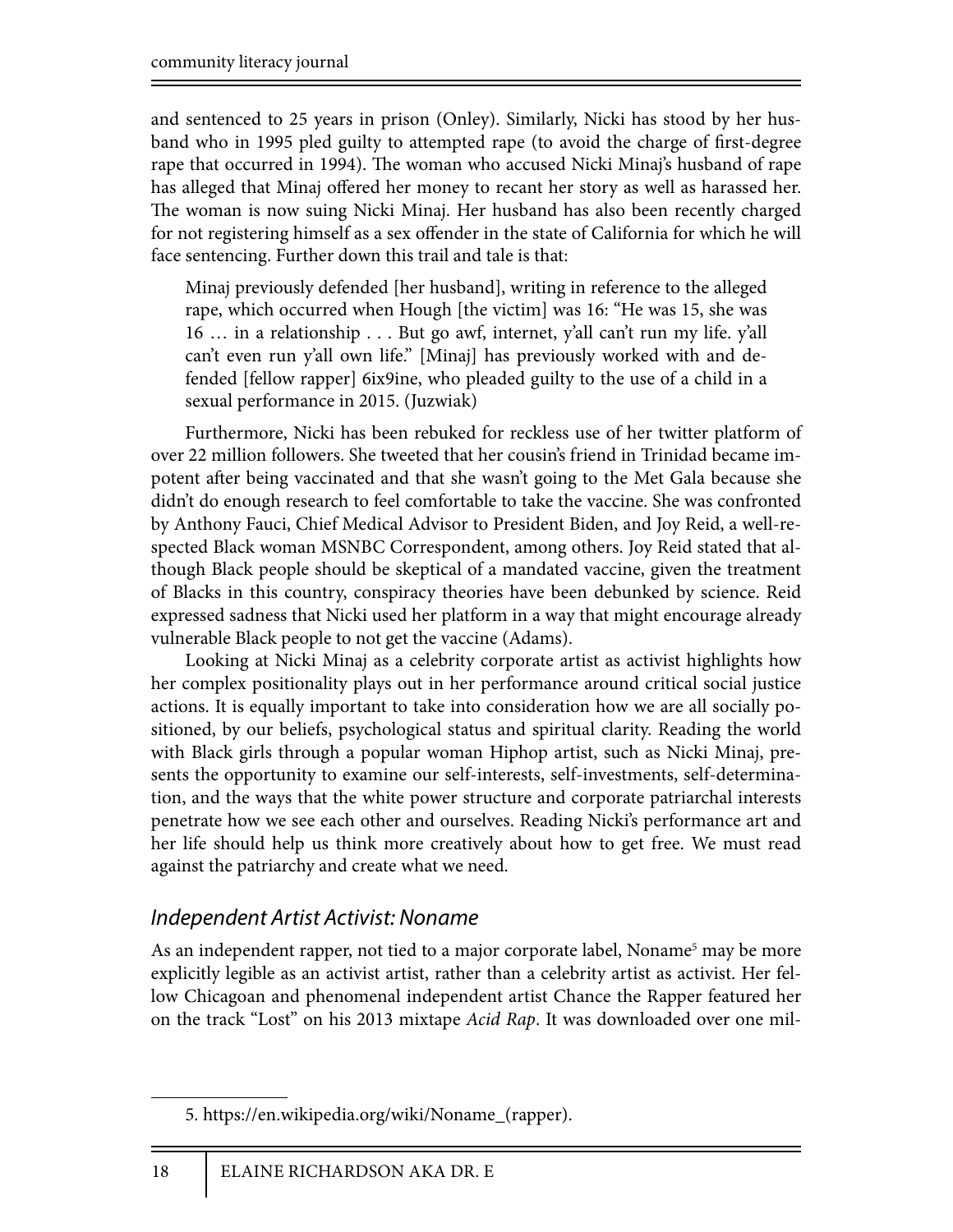lion times.6 In 2016, she shined again on Chance's Grammy-winning *Coloring Book*. She dropped her own critically acclaimed debut, *Telefone*, in 2017. These moves provided wider recognition for Noname, and the means to become a self-sustained artist, with creative control over her brand and the music and politics she chooses to share. "I wish there was a different narrative of what rappers can be. We're only pitched to aspire to be almost unnecessarily wealthy," she tells music reporter, Dan Rys.7 I think "unnecessarily wealthy" is a valuable idea. For me, it conjures the idea of necessary wealth, capitalism as a tool, rather than a means to an end. Another narrative Noname pushes against is myths of women in Hiphop and conscious rap, that pit them against each other, to the detriment of their collective power. She has written about horniness, her first time, a failed love affair, and used her vagina as a powerful character in her lyrics on her *Room 25* project. She says she used the word "pussy" around a thousand times in it. "A lot of my fans . . . I think they like me because they think I'm the anti-Cardi B. I'm not," Noname tells Rawiya Kameir in *The Fader*.<sup>8</sup> I think Noname deliberately wrote songs celebrating her sexuality to show solidarity with Black women rappers whose bread and butter is portraying their sexuality in their music. And to let them know she sees them as whole persons and much more than their performances.

Though she is not the anti-Cardi B, and I would add, nor the anti-Nicki Minaj, fame is not the end game for her, at least not to the point where she is "taking up unnecessary space".<sup>9</sup> She seeks to attract people to political education through her brand of music and art. As someone who was a slow reader in school, being fed "fictitious bullshit," she found slam poetry and the rest is history.10 She became attracted to revolutionary concepts and ideas through enjoyable art, music and film that can be seen and heard. Her creation of Noname Book Club comes out of her experience. The book club is a space to discuss social justice literature and donate books to prisons. She raises money through Patreon to send monthly book picks to prisons and to pay facilitators, staff, graphic artists, who work to curate high quality monthly book discussions. Book club meetups are online because of COVID-19. There are book club chapters in major cities throughout the United States and one in London. Noname Book Club has partnerships with libraries around the country to make sure monthly book club picks are available for free (nonamebooks.com).

Her artistry and community building outreach are intertwined with her quest to understand and thwart inequitable systems. She uses Twitter to connect with liberation movements and revolutionary thinkers such as longtime prison industrial com-

8. https://www.thefader.com/2018/09/11/noname-room-25-interview.

<sup>6.</sup> https://www.insider.com/who-is-chance-the-rapper-2017-4#a-few-months-later-childish-gambino-donald-glover-featured-him-on-his-song-they-dont-like-me-3.

<sup>7.</sup> https://www.billboard.com/articles/columns/hip-hop/8508730/noname-indie-nowartist-interview.

<sup>9.</sup> https://www.npr.org/2020/12/19/948005131/i-want-us-to-dream-a-little-biggernoname-and-mariame-kaba-on-art-and-abolition.

<sup>10.</sup> https://www.thefader.com/2018/09/11/noname-room-25-interview.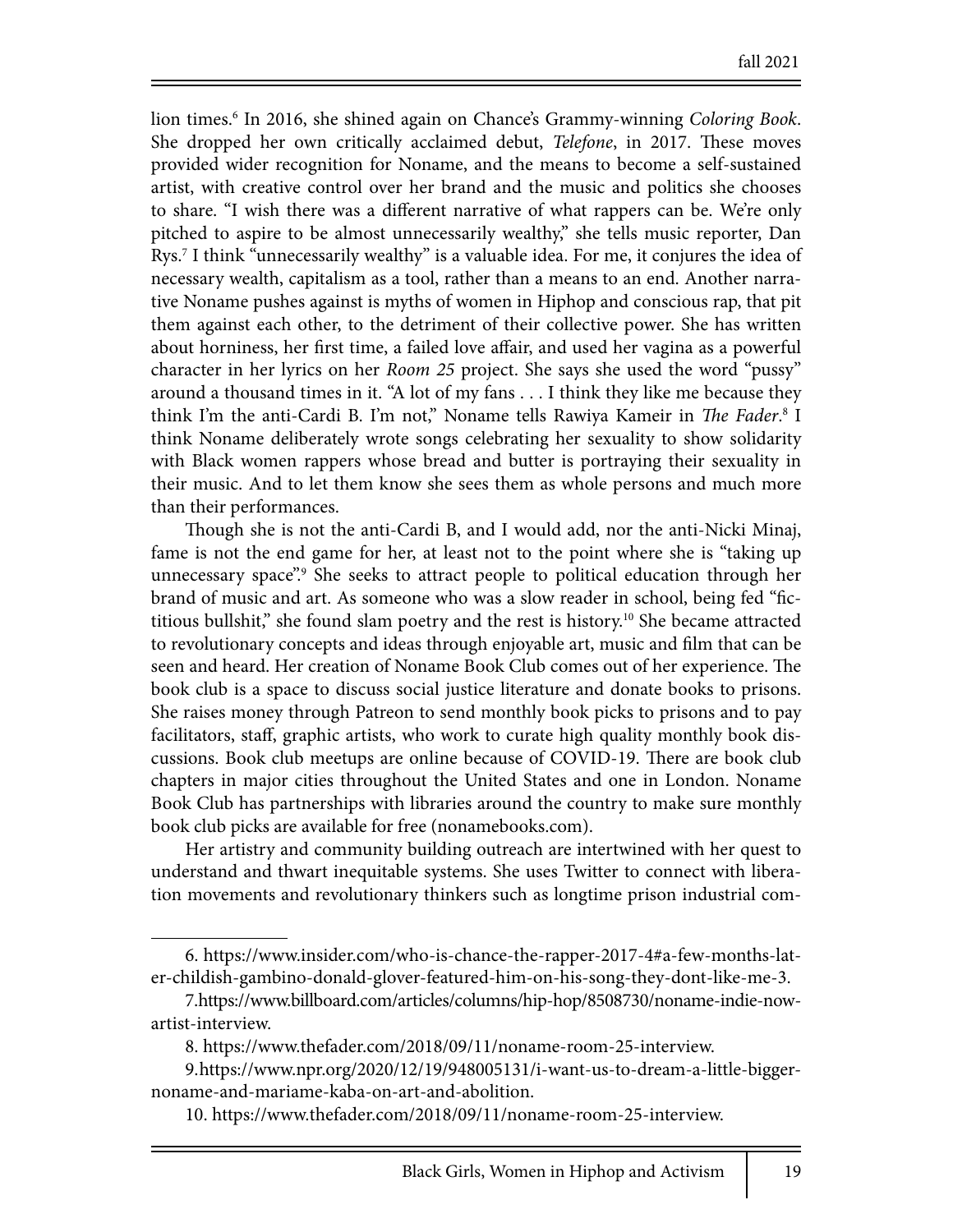plex [PIC] abolition organizer Mariame Kaba @prisonculture.11 "PIC abolition is a positive project that focuses, in part, on building a society where it is possible to address harm without relying on structural forms of oppression or the violent systems that increase it" (Kaba 2).

In a beautiful conversation between Noname and Mariame Kaba about the role of art in abolition, Kaba explains that we need art such as Hiphop to help transform our world.12 She believes we all have that responsibility, to make the world better. At the same time, Kaba acknowledges "not everybody's an organizer, and that's OK." But when artists do create art that helps people think differently, "it can help disrupt patterns and old ways of thinking." Of her fellow Hiphop artists, Noname ruminates, "I just want us to dream a little bit bigger than reform." I feel a bit of frustration in her reply, since she bemoans the power of Hiphop artists to bring people together, but largely for their own capitalist gains. "That's all I'm wanting from  $us$  — from hip-hop artists as a community. I think a lot of it is because folks don't have people around them challenging them," Noname reflects.

The wise Kaba agrees that a major problem with celebrities is that they must be self-regulated, self-accountable, and tied to organizations. With regard to Kaba's abolitionist praxis, Naomi Murakawa attests:

Kaba's abolitionist vision burns so bright precisely because she refuses to be the single star, dazzling alone. Why be a star when you can make a constellation? …[A] constellation of co-organizers, cofounders, and coconspirators, together in abolitionist practice of refusal, care, and collectivity. (xviii)

In alignment with this philosophy and movement, Noname honors Hiphop's origins in collective struggle. She believes this art form was created for Black liberation, to share the message of what is going on in our communities. "Because a community that I come from made this work, and now I'm able to sustain myself, I feel it's my responsibility to be as honest and radical in my music as I possibly can".<sup>13</sup>

### *Celebrity Artist as Activist: Cardi B*

Cardi B is no less honest and radical, if not in her music, then certainly in her representations, her critical commentary on the politics of feminism, the music industry, conservatism, racism and more. She is a Black Latina rap star, who made a name for herself in reality TV on *Love & Hip Hop: New York*. 14 Cardi B doesn't embrace traditional ideologies of feminism or respectability. She represents a naked truth that resonates with the life experiences of today's Hiphop and Black Lives Matter generations,

<sup>11.</sup> https://www.npr.org/2020/12/19/948005131/i-want-us-to-dream-a-little-bigger-noname-and-mariame-kaba-on-art-and-abolition.

<sup>12.</sup> https://www.npr.org/2020/12/19/948005131/i-want-us-to-dream-a-little-bigger-noname-and-mariame-kaba-on-art-and-abolition.

<sup>13.</sup> https://www.npr.org/2020/12/19/948005131/i-want-us-to-dream-a-little-bigger-noname-and-mariame-kaba-on-art-and-abolition.

<sup>14.</sup> https://en.wikipedia.org/wiki/Cardi\_B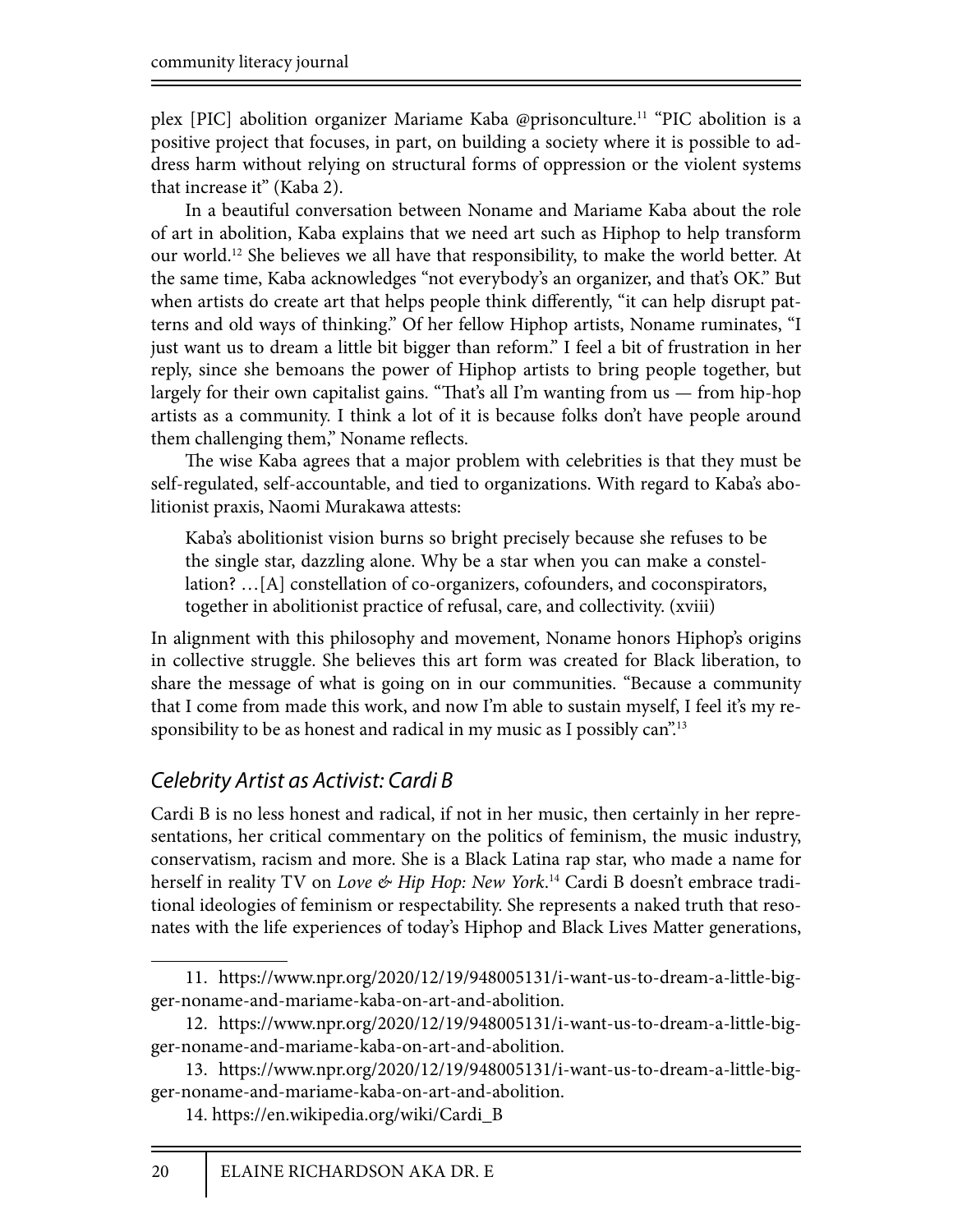in her unashamed journey from stripping to chart topping celebrity artist. She gets "the bag"15 and works to support her community. In 2018, *Time Magazine* named her one of the 100 most influential people in the world.

In her 2017 piece, "Cardi B Love & Hiphop's Unlikely Feminist Hero," Sherri Williams writes about the powerful activist work that Cardi B does through pop culture and social media. Williams suggests that Cardi B should be enlisted in the feminist movement. In particular, Williams cites Cardi B's November 2016 Instagram post that reached millions of her followers that might not otherwise fathom (Black) feminism:

If you believe in equal rights for women, that makes you a feminist. I don't understand how you bitches feel like being a feminist is a woman that have a education, that have a degree. That is not being a feminist. You discouraging a certain type of woman, that certainly doesn't make you one. Some bitches wanna act like "oh you have to read a book about feminists." That's only a definition for a simple word. The problem is that being a feminist is something so great and y'all don't want me to be great but too bad. Because at the end of the day I'm going to encourage any type of woman. You don't have to be a woman like me to encourage and support you and tell you "yes bitch, keep on going." And that's why you mad you little dusty ass bitch.

Cardi B claps back on a narrowly defined view of her literacy, as relegated to reading "a book about feminists." This strand of her literacy work is in the lineage of the great abolitionist Sojourner Truth. The liberatory mindset of abolitionist and women's rights activist, Sojourner Truth, could not be contained by conventional definitions of literacy that can be measured on standardized tests. The standard conception of literacy stratifies human beings and reproduces harm. Sojourner Truth's readings of "men and nations" resists and confronts stratifying white patriarchal systems. In "Woman Suffrage," Truth is reported to have said:

... I don't read such small stuff as letters, I read men and nations. I can see through a millstone, though I can't see through a spelling-book. What a narrow idea a reading qualification is for a voter! I know and do what is right better than many big men who read. (Painter 230)

Truth's actions on behalf of self-preservation and collective uplift of Black lives, her critical feminist literacies, challenged patriarchy, enslavement, sexism, racism, and disenfranchisement. Unlike Truth, Cardi B is literate in the narrow sense required of high school graduates in the current system, what Noname coined "fictitious bullshit" reading. Like Sojourner Truth, Cardi B reads men and nations for the collective good of women and humanity.

Like Nicki Minaj and many other Black women artists, Cardi B has been denigrated for having cosmetic surgery. One strand of thought among Black folks is the stigma of selling out or not being natural. Depending on the type of cosmetic surgery, selling out would be changing one's body to gain access to higher value in the market, based on certain dominant conceptions of beauty and worth. With regard to having

<sup>15.</sup> Hiphop slang term for wealth or money.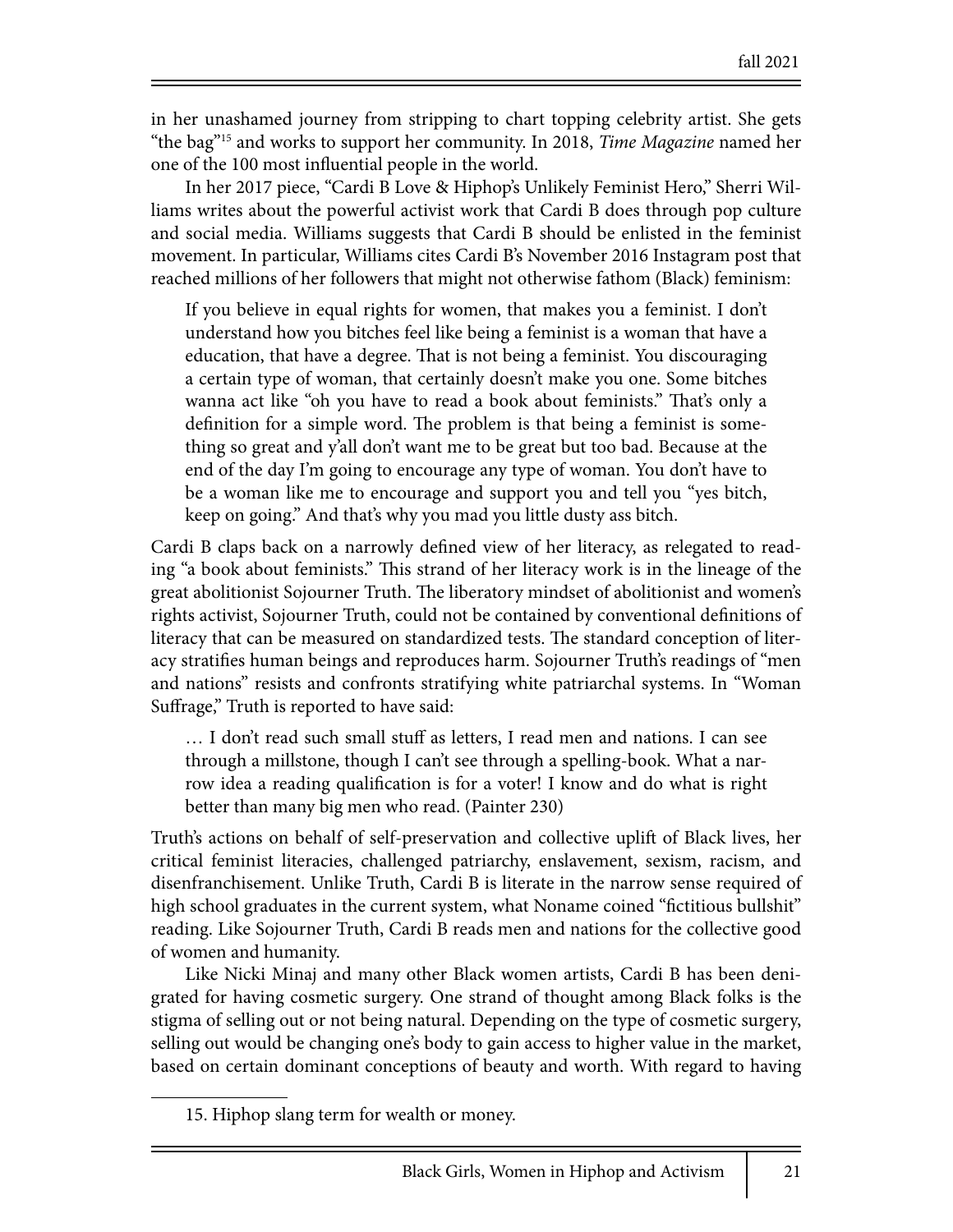butt surgery, the last time I checked, large and shapely butts are highly desirable as a Black beauty mark.

Rather than continue down this trail of beauty marks and recreated body parts, the point is all of us have the right to bodily autonomy. And as Black feminist activist Tanya Fields shared "Radical Black Joy is inherent as a human need and not some special trinket you get after you rise high enough on the socioeconomic ladder or unlock some special level of desirability or accomplishment" (29). Generating spaces of Black joy and affirmation helps us to see ourselves with clarity. Our worth is inherent. We are not defined by market values and white Anglo aesthetics. Whether we decide to get surgery or not, we have to be spiritually healthy and self-loving. At the end of the day, we are all performing and complicit with the market on some level.

In Cardi B's Foreword to activist Tamika D. Mallory's book,<sup>16</sup> Is There Room for *Someone Like Me?*, Cardi ponders if she is a fit for movement work. She describes herself as "a real-ass bitch" who feels compelled to speak out about injustice. "Yes, I'm a rapper. Yes, I twerk. No, I'm not trying to be your children's role model" (xxii). Presenting herself this way addresses the mindset of the shut up and rap, strip, run or dribble sentiment of conservative critics. They want Black artists and athletes to get the bag and run! Colin Kaepernick and LeBron James are arguably the most iconic athletes of this generation who reject this sentiment. Along with artists such as Cardi B, they stand up, speak out, kneel, twerk, and otherwise advocate for racial justice. They want a country where the masses have their basic needs met, e.g. healthy food, clean water, housing, education, healthcare, art, joy, and a non-violence-based society. Cardi B is "a real-ass bitch" and a damn good one, as we used to say.

Though they have different experiences and neither woman is perfect, Cardi B is as important, if not moreso, as an activist as is Michelle Obama. Both know the metaphysical dilemma of bein alive, bein a woman and bein colored (Shange). They both experience misogynoir (Bailey) and have some stake in the freedom of Black people. Their politics inform their identities and influence how people react to them. Both have inspirational stories that are about belonging. Both are celebrities with massive social reach and cachet with their respective constituencies. Both are political actors, whether they, or others, deem them so or not.

Michelle Obama wants to be read as non-political in her story of personal achievement and perseverance against Chicago's racism. She tells the story of opportunities that were not afforded suffering adults and foreparents in her life, such as attending a magnet high school, that set her on the path to Princeton, Harvard Law School, a six-figure salary, and beyond. She also spills secrets, such as smoking marijuana and pre-marital sex as a youth, that make her relatable to everyday people. She made it because of her family's commitment to her and her brother's success and their teachings of positive thinking. Keeanga Yamahtta Taylor shows up the problem with this narrative:

<sup>16.</sup> Mallory, Tamika, D. State of Emergency: How We Win in the Country We Built (as told to Ashley A. Coleman), Black Privilege Publishing, Atria, 2021.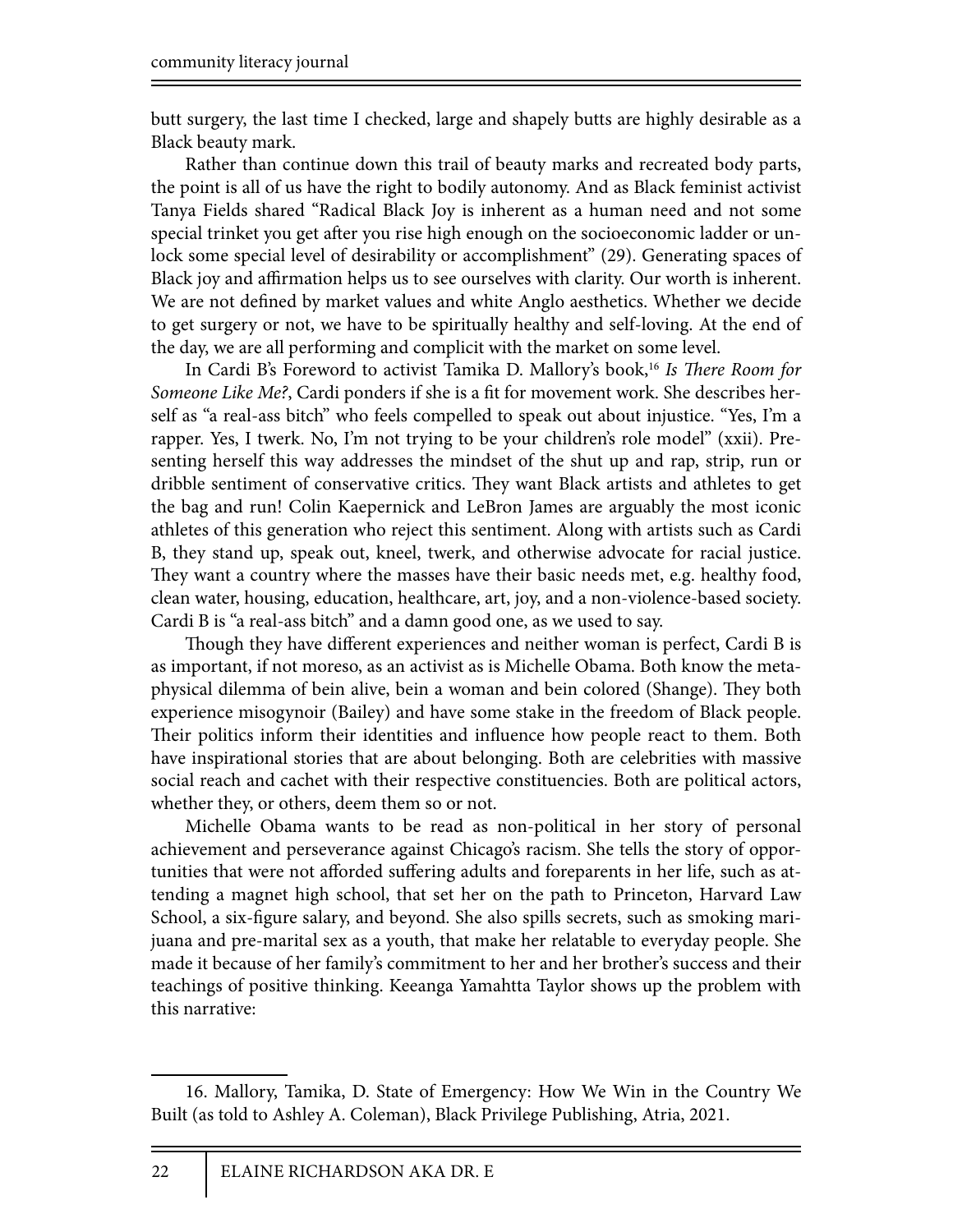… Obama's own emphasis on striving as a way to overcome racial discrimination … reduces racial inequality to one of psychological impairment that can be overcome through sheer determination and a positive attitude. She fails to see how it was bitter struggle against real institutions that created the new world she was able to thrive in.

Michelle Obama's message resonates with all kinds of women, especially Black women. As Taylor reminds us:

Indeed, black women in this country are so debased and ignored that it often feels as if the success and public adoration of Obama can lift and make visible all black women—a process Obama herself encourages.

Cardi B may not have as wide an appeal as Michelle Obama, but her story is potent and connects with masses. She tells of growing up in a very strict home in her Bronx community. She describes herself as a loud kid who was full of confidence. Her inspiration to succeed was not wanting to go through what her mother went through. She always wanted to be an artist. She graduated high school and rebelled against her mother's rules and her mom kicked her out. Cardi went to college but did not finish ("See Her, Hear Her: Celebrating Women in Music"). She worked as a cashier and then as a stripper to become financially independent and escape an abusive boyfriend. She used that money to invest in her music career (Decker et al.). She describes herself as someone from the bottom, where it's a struggle to not be killed (B, Cardi).

Cardi B's struggle and rise to fame is what drives her to use her voice for those still in the bottom. A social media post by a former high school teacher speaks of Cardi B's political impact and intellect:

For those of you on my feed who are trashing Cardi B for representing a political voice a) she probably scored higher than you on the US History regents' exam and was in my AP govt class b) you're not nearly as busy as her, and what have you done to advance political discourse in this country? C) She has a national platform and is using it to speak about things that are important… why can't we respect that? d) STFU and take a seat. (Tinubu)

Cardi B's platform brings awareness to millions "with a single tweet, with a single social media post, with a single sound bite…" (xiii). Even so, she is less legible to many as a political force than Michelle Obama. Even with all of her clout, rap moguls such as Jermaine Dupri assessed women rappers such as Cardi B as not having any skills and just being a stripper rapper. To that, Cardi speaks to the conditioning of audiences:

… First of all, I rap about my pussy because she my best friend, you know what I'm saying. And second of all it's because it seems like that's what people wanna hear. I ain't even gonna front because let me tell you something, when I did "Be Careful," people was talking madd shit in the beginning... 'What the fuck is this? This is not what I expected. I expected this. I expected that.  $\ldots$  So I'm like, if that's what people ain't tryna hear, then alright. Then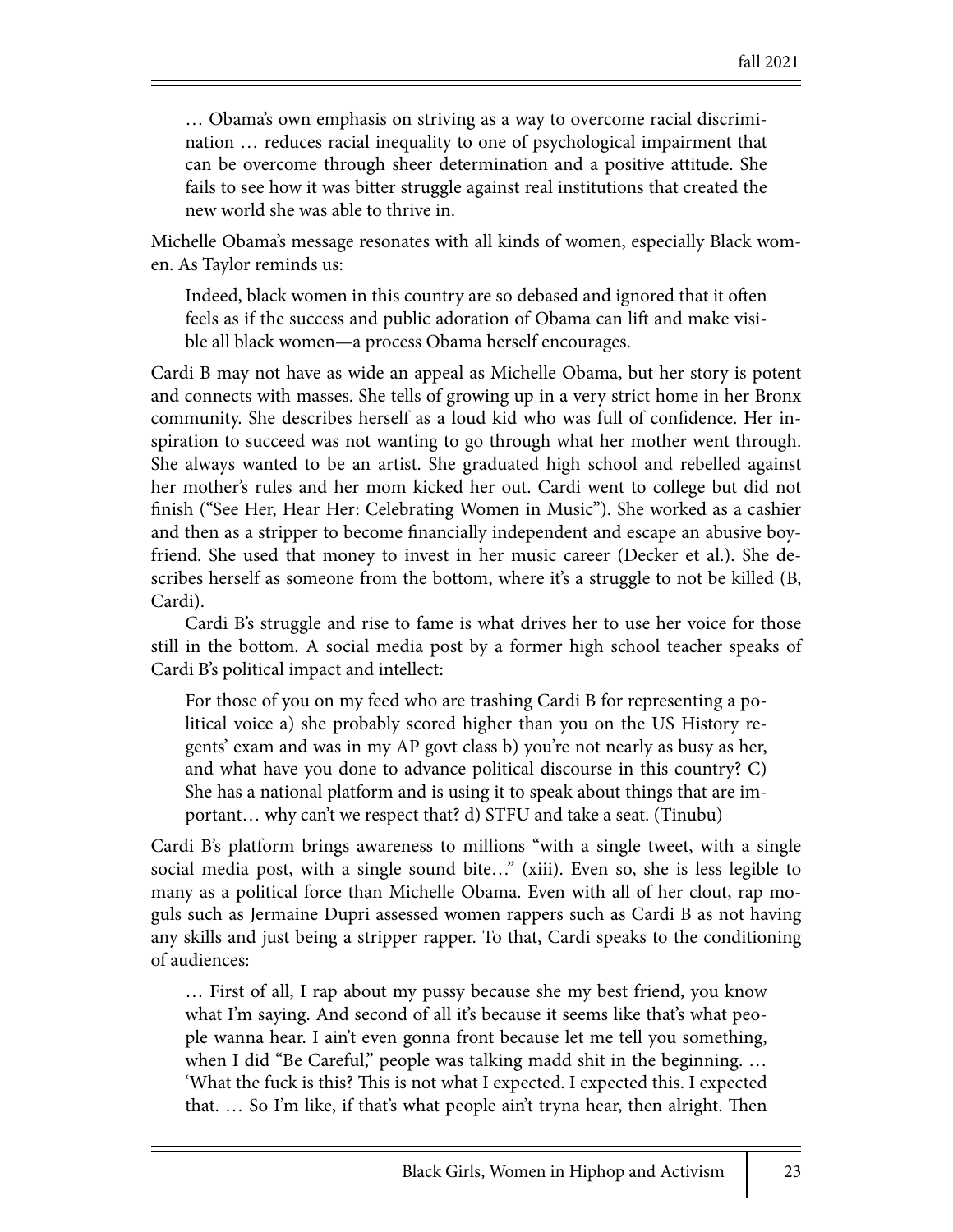I'mma start rapping about my pussy again. ... There's a lot of female rappers that be rappin they ass off and don't be talking about they pussy, and don't be talking about getting down and dirty. Y'all don't be supporting them. … And they be madd dope. These bloggers don't support them. They don't give them the recognition. So, don't blame that shit on us, when y'all not the ones that's supporting them.<sup>17</sup>

I don't see rappers such as Cardi B and Megan Thee Stallion acquiescing to stereotypes, as much as I see them capitalizing off their moment. They gettin in where they fit in. They are not fighting to change the music industry. But they speak out and advocate on social issues. Cardi B campaigned for Bernie Sanders. In 2020, she interviewed him on her Instagram and Twitter to represent and educate her followers. She also spoke out against conservative Black woman republican activist Candice Owens who railed against her, calling her "illiterate" and irresponsible for using her platform to support Joe Biden, who played a role in mass incarceration.18 Owens also bashed Cardi B and Megan Thee Stallion for their celebration of women's sexual pleasure song "WAP". Owens argues that the song is destroying the values of the Black community.

Megan Thee Stallion is set to graduate college with an undergraduate degree in Health Administration as of this writing and plans to go into building assisted living facilities. After allegedly being shot in both her feet by a Black male rapper, Torey Lanez, Megan discussed how she was expected to keep silent, be strong and not disclose her trauma or the identity of Lanez. She was already a supporter of Black women but this incident caused her to speak out more forcefully as an advocate for the protection of Black women. Megan published a powerful opinion piece in the *New York Times*, "Why I Speak Up for Black Woman." The piece addresses stereotypes, the many disparities Black women face, the lack of widespread education on the many contributions Black women have made in sociey. She also spoke out against Daniel Cameron, the Black Republican Attorney General, who did not indict the Louisville Kentucky police, that killed the young Black woman emergency medical technician Breonna Taylor in a botched raid.

But this passage from Megan's piece confronts why going after Black women rappers for portraying their sexuality misses the mark:

I've received quite a bit of attention for appearance as well as my talent. I choose my own clothing. Let me repeat: I choose what I wear, not because I am trying to appeal to men, but because I am showing pride in my appearance, and a positive body image is central to who I am as a woman and a performer. I value compliments from women far more than from men. But the remarks about how I choose to present myself have often been judgmental and cruel, with many assuming that I'm dressing and performing for the

<sup>17.</sup> Cardi B responds to Jermaine Dupri's comments on female rappers, July 12, 2019. https://twitter.com/i/events/1149584118851575808?ref\_src=twsrc%5Etfw.

<sup>18.</sup> https://www.billboard.com/articles/columns/hip-hop/9446762/cardi-b-candaceowens-political-debate-timeline/.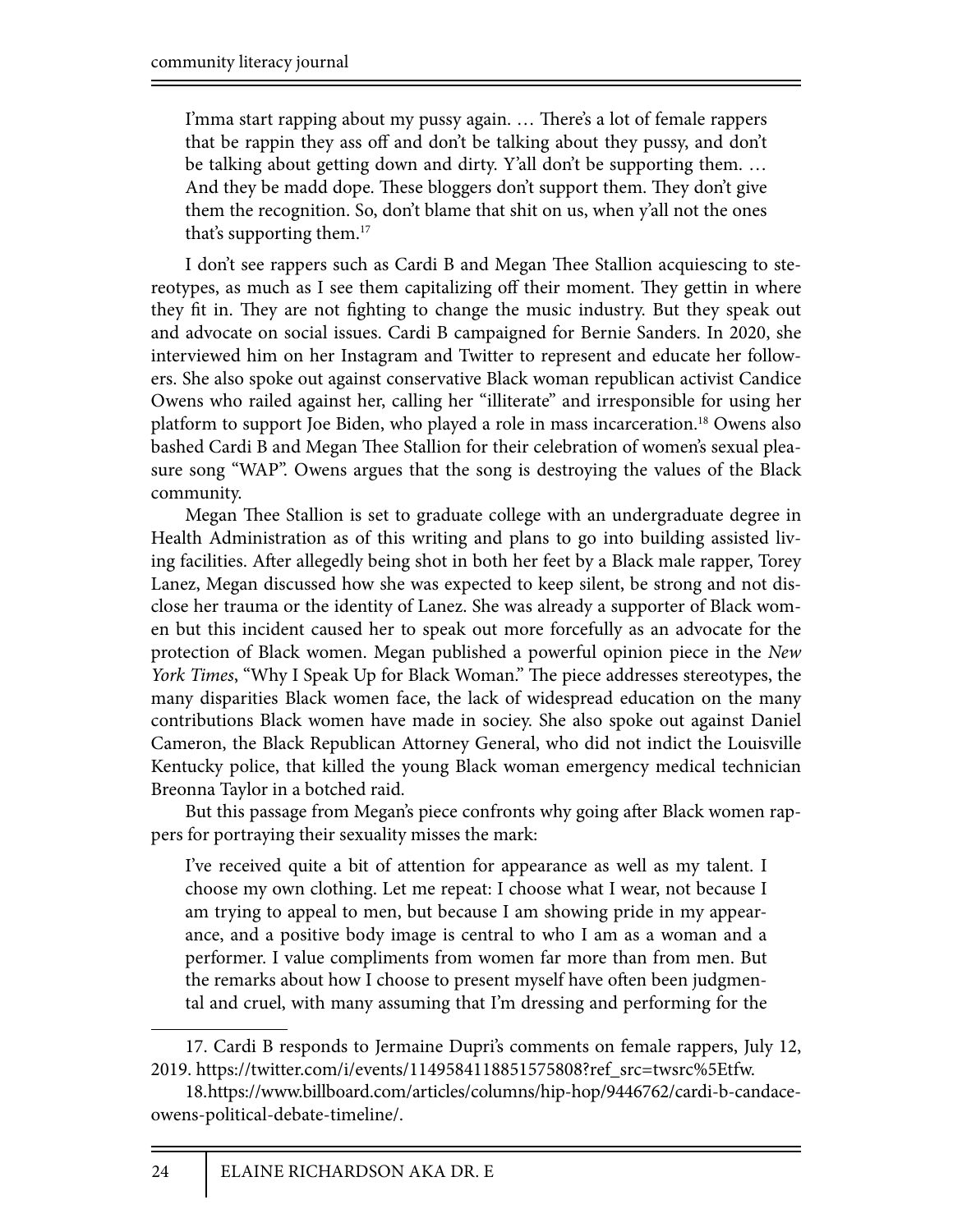male gaze. When women choose to capitalize on our sexuality, to reclaim our *own* power, like I have, we are vilified and disrespected.

To protect children from materials that they are too young to critically process in this wide open digital information society is nearly impossible. This is not to excuse the corporate music industry as well as Hollywood that slot women and girls of color into certain sales categories and formulas that they created for maximum profit. Following bell hooks, I call it selling hot pussy. Hot P structures feed the mindset that other aspects of women's and girls' humanity are not worth as much (hooks).

Artists such as Megan and Cardi B are seen as street hookers in the parlance of conservative forces who want to put fear into (white) Christian fundamentalists or win over Black Democrats. It is not surprising that Cardi B asks legendary activist Angela Davis, co-foreword writer to Tamika Mallory's book, where do people like her fit in movement work? Davis extols:

It is important that you and people like you, our artists, cultural workers, and influencers of new generations, are present because you invite critical engagement with our current issues. … Hip-hop like everything else, is diverse and full of internal contradictions, but it is absolutely clear that this music has helped to create new communities of struggle. ... Most often it is the forgers of our popular musical and visual cultures who know how to invite the world to experience, at the level of feeling, desires for habitable futures that scholars have not figured out how to convey. (xvi-xvii)

#### *Independent Activist Artist: dream hampton*

Her love for the Detroit hood of her nurture. Her near rape at age  $12.^{19}$  The verbal violence that gripped her in the mid 1980s rap battle between Roxanne Shante and the Real Roxanne. Her coming of age during the devastation of the Black community by crack cocaine to the sounds of rap. Graduated from NYU's Tisch School of the Arts. Her profiles of up-and-coming Hiphop artists and stars in rap rags provided insight. Her writings about police brutality, misogynoir in rap, and the politics of the music industry, raised awareness among the young and elders. Highly productive soul she is. Her passion is for producing justice-oriented films and documentaries. One of many is *Treasure: From Tragedy to Trans Justice: Mapping a Detroit Story* about Shelley Hilliard, a murdered Black trans teenager. I had the honor of screening that film for the Hiphop Literacies Conference at Ohio State University in 2016. She co-founded the New York chapter of the Malcolm X Grassroots Movement. A by-product of that was her film *Black August*. This film centered Hiphop performers and music to school their peers to the plight of incarcerated Black political prisoners (Rausch). *We Demand Justice for Renisha McBride* highlighted the consequences of suburban segregated sunset towns. The case in point demonstrated the dehumanization of a carwrecked Black teenaged girl in Dearborn Heights, Michigan, in 2013. A white man shot and killed this girl for knocking on his door for help. The 2018 documentary

<sup>19.</sup> https://en.wikipedia.org/wiki/Dream\_Hampton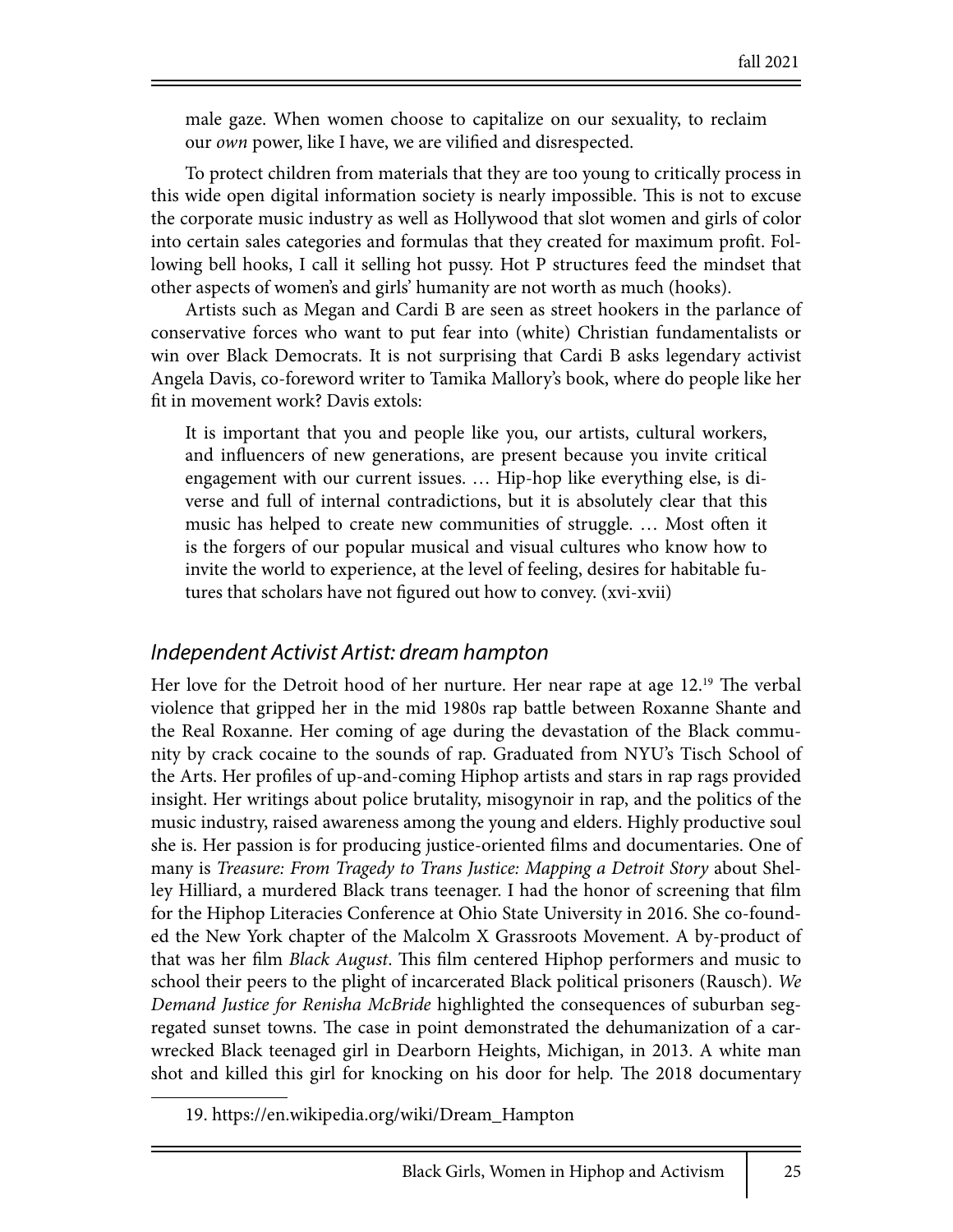It's a Hard Truth, Ain't It chronicled 13 incarcerated men as they studied filmmaking to explore how they ended up with decades-long prison terms. Another executive produced docu-series, 2019's *Finding Justice*, moves the lens from mass incarceration to mass criminalization of Black folks and our search for justice. For this work and much more, activist artist dream hampton was named one of the most influential people by *Time* in 2019.<sup>20</sup> This recognition came in the year she produced the documentary, *Surviving R. Kelly*.

*Surviving* was the documentary that did what the viral tape of R. Kelly "having sex with" and urinating in an underage girl's mouth in the early 2000's could not do. This documentary did what approximately \$200,000.00 in civil settlements paid by R. Kelly to cover-up wrongdoings over the past two decades could not do. This documentary did what 25 years of journalism and careful research by Jim DeRogatis was not able to do. None of this got the courts interested in charging R&B/Hiphop Soul star R. Kelly for his abuse and exploitation of Black and Brown women and girls. *Surviving* created public empathy for the survivors by creating a carefully informed and curated platform for the stories of survivors and their families. *Surviving* was aided by #MeToo, #TimesUp and the work of activist and grassroots organizers. Assata's Daughters, Black Lives Matter, BYP 100 are organizations whose work on different fronts helped to make a way for *Surviving*. A Long Walk Home is an organization dream hampton reached out to for its expertise in supporting sexually abused young girls. The organization provided pivotal support for survivors as they told their traumatic stories. #MuteRKelly was co-founded by Oronike Odeleye and Kenyette Tisha Barnes with the goal of interrupting R. Kelly's eco-system of handlers, employees, music sales, concerts, and other entities that sustained his world of sexual exploitation of Black and Brown women and girls (and boys).

When Odeleye and Barnes formed #MuteRKelly in 2017, few people were listening to the accusers who had stepped forward to tell their stories. They went on a mission to literally stop people from playing R. Kelly's music, trying to get it removed from radio airwaves and streaming services. The two also worked to get Kelly's label, RCA, to end his contract and gave a platform to local grassroots organizations working with survivors. Their push led to the industry acknowledging Kelly's wrongdoings more seriously than ever before. It also created a runway for "Surviving R. Kelly," the 2020 docuseries that brought national attention to the singer's abuse. (Finley)

*Surviving* validated so much for me. In an interview about *Surviving* with *Democracy Now* in February 2019, dream hampton said something that gripped me: Many more women than the survivors who appeared on camera told her their stories off-camera. These women knew that they would be shamed, not believed, and dragged. At the 2016 Hiphop Literacies Conference: Black Women & Girls'Lives Matter one panel featured a presentation by Ronette Burkes, then warden of the Ohio State Reformatory for women. This one thing she said has also stuck with me. Upwards of 80% of the women in the prison were victims, manipulated by men. The ma-

<sup>20.</sup> https://en.wikipedia.org/wiki/Dream\_Hampton.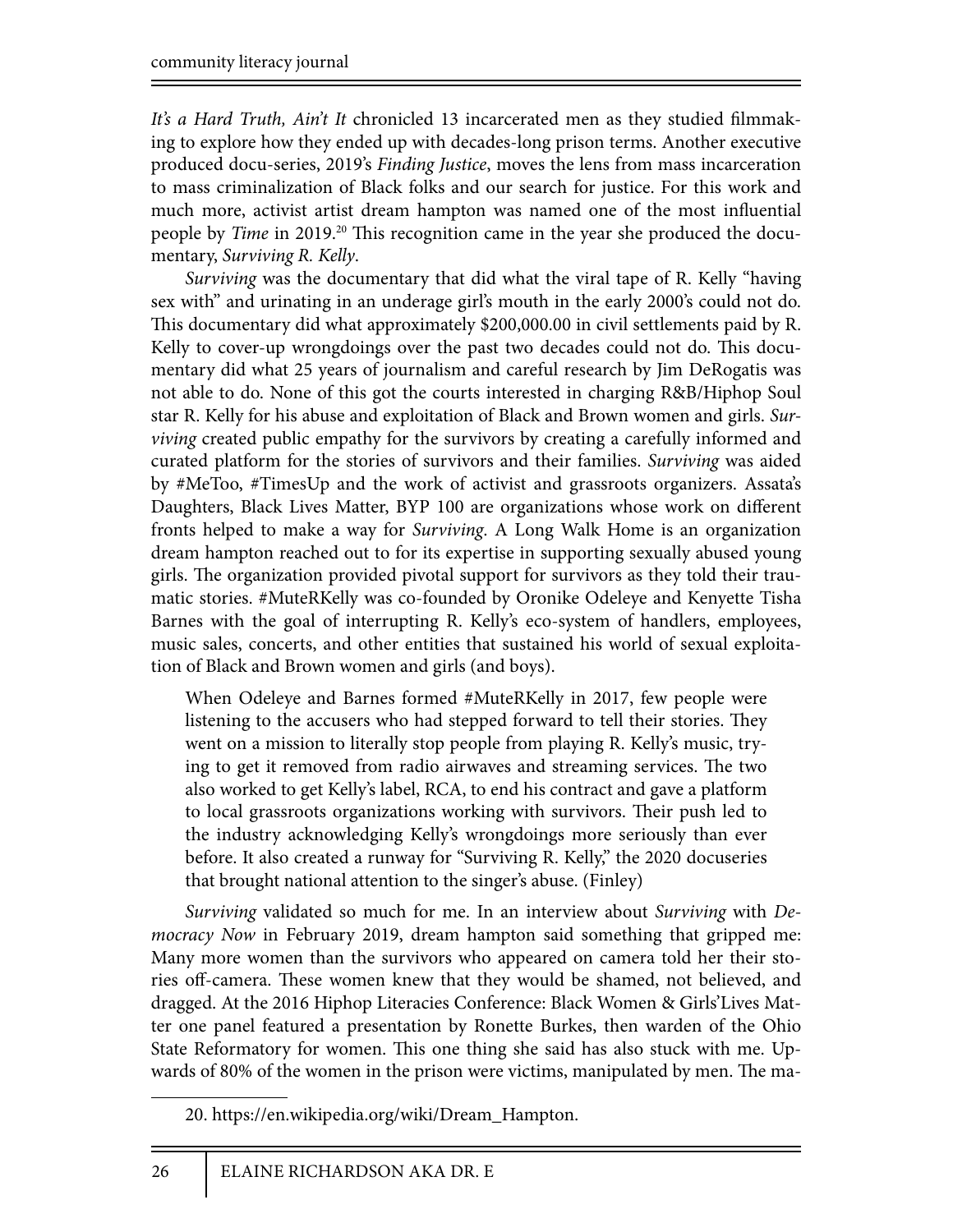jority of these women don't see themselves this way. This shows how deeply ingrained it is for Black women and girls to support Black men, even when it's to our own detriment. As a survivor of teenaged and young adult sex trafficking, it took me a long time to figure out that I was exploited—not by R. Kelly. I was exploited by 4 pimps from the ages of 13-24.

Black women and girls are among the most vulnerable people in this society, as Black men and boys are more often foregrounded as endangered, miseducated, mass incarcerated, ignored by public healthcare, exploited economically. However, Black women are the fastest growing incarcerated population (Kajstura), experience the biggest health disparities, and face economic oppression. From an intersectional standpoint, "Black women are subjected to high levels of racism, sexism, and discrimination at levels not experienced by Black men or White women." This is the foundation of health inequities (Chinn et al.; "Did You Know? The Plight of Black Girls & Women in America"). Further, Black-on-Black conflict, subordination of Black women and girls and homophobia are historically and currently rooted in racism, white heterosexual male supremacy, and capitalism. This shows how systems colluded to support R. Kelly's decades' long reign of sexual violence against Black and Brown women and girls in plain sight. A guilty verdict came down on R. Kelly in New York, September 27, 2021, for racketeering, sexual exploitation of children, forced labor and sex trafficking (Tsioulcas). Though, as of the writing of this piece, he still has more trials and charges to face in Illinois and Michigan:

The rhetoric that allowed Kelly's pattern of abuse continued immediately after news broke. Outside the courtroom, Kelly's supporters blasted his music and cursed those "lying bitches." Twitter users called Aaliyah "fast" in the same breath they condemned Kelly. Bill Cosby, who was found guilty of aggravated indecent assault but was recently released from prison after his conviction was bizarrely overturned, said that Kelly was "railroaded" and didn't have a fair trial. (Finley)

R. Kelly's conviction is the manifestation of a herculean amount of labor, by so many mostly women organizers and allies, for such a long period of time; yet it seems miniscule in the face of the deep-seated hatred of Black women and girls that this case represents.

dream hampton represents an independent activist artist who has been able to produce culture and art reflective of her political commitments to humanize Black people. Her work represents a belief in people and insight into critical social justice possibilities in Hiphop literacies and movement for Black lives.

To maximize their profits, the corporate music industry promotes certain narratives and representations thereby controlling how Black people including Black women are represented to themselves and the larger public. As Nicole Rosseau explains, "the needs of the political economy determine Black women's position in the U.S. social structure," … "Black women are a unique laboring class within the racialized patriarchal structure of the United States," … "[S]ocial rhetoric is meaningfully constructed and manipulated as a tool of oppression." (452)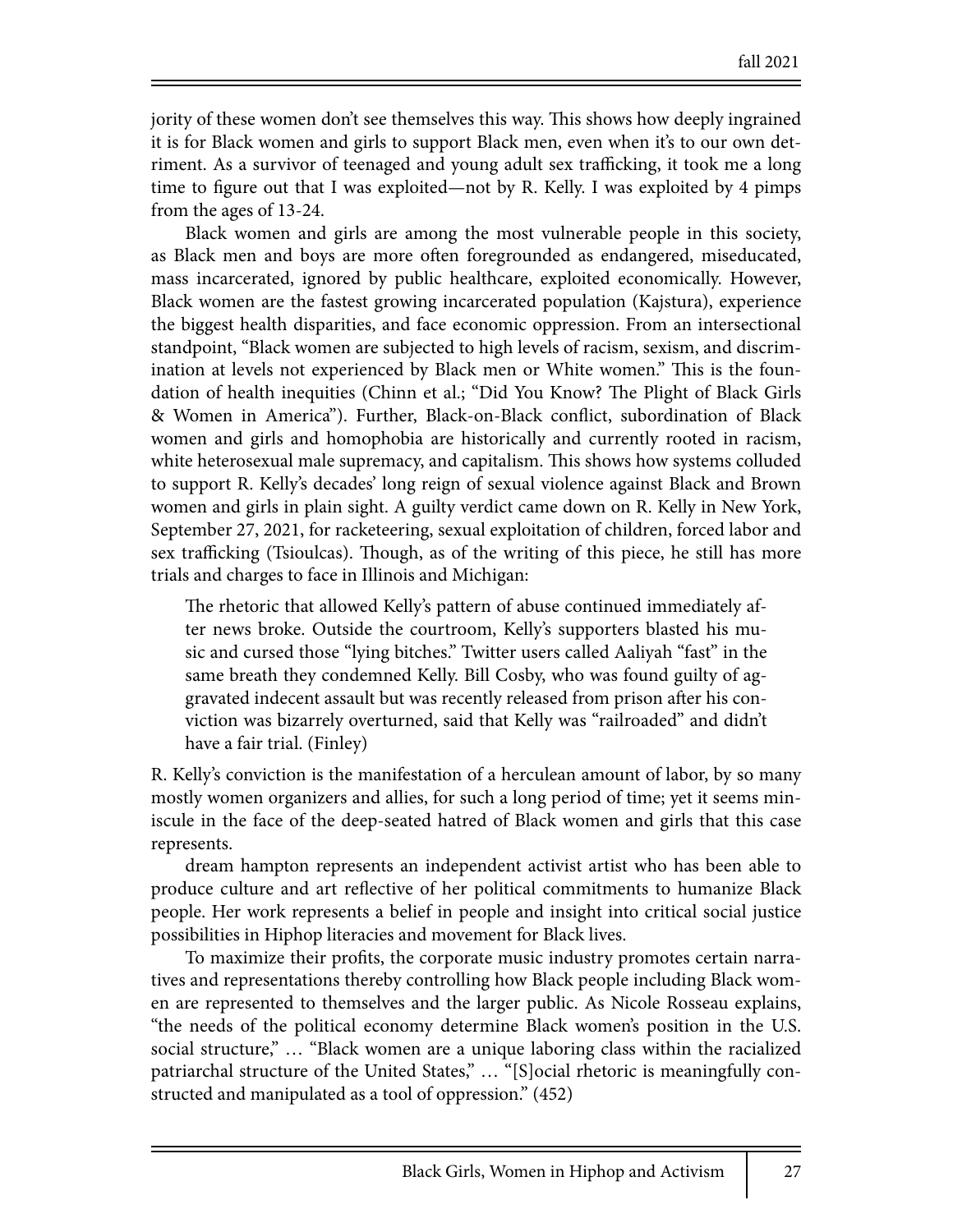Given this context, what activism is possible for women Hiphop performers and producers? The present brief review of celebrity corporate artists as activists and independent activist artists, gives some idea. It was clear from the conversation with the girls in the afterschool club that some girls found Nicki Minaj's performance as pleasureable and appealing, while others saw it as negative. This divide among the girls is reflective of the Black rhetorical condition: desired, despised, (in)disposable. Amplification of social justice possibilities is necessary to inspire informed community work.

For the most part, corporate celebrity artist activists (such as Nicki Minaj and Cardi B) don't have as much room to experiment with activist stances they can perform inside the commodified space of Hiphop, if they remain with major music labels. To recognize their contributions as well as their complexities, it is equally important to look at the causes they support, the stands they take, and the ways they use their platforms. As an independent activist artist, Noname's activism is equally legible across her performances, music, and platform. As far as Hiphop generations go, dream hamptom is an O.G., who has been able to consistently and explicitly direct her output to social change. As an independent activist artist and producer (writer and filmmaker), she leverages her status, relationships with individuals, organizations and movements to produce art and culture, to push narrative shifts. Noname is on this same path.

So much more investment and work is needed in our society to shift the narratives that make devaluation of Black women and girls' lives normal. These narratives are almost ubiquitous. And while all of this is going down, our mostly white conservative citizens are trying to stop schools from teaching the racist history and systems of our country that continue to harm people. They want to keep the masses docile, homophobic and aggressively racist, or unmotivated to fight for social change, while major conglomerates stay banked up at the expense of our misery.

Black women and girls are working on many fronts to heal ourselves and recover from the constant barrage of everyday violence we experience. From my perspective as an engaged Black woman community literacy scholar and Hiphop feminist literacies performance activist, I see it as imperative to read the world with and through Black women and girls' words and works to reveal our complexities, strategies and possibilities for social change.

### *Works Cited*

- Adams, Biba. Joy Reid Responds to Nicki Minaj Call Out: 'A Teachable Moment'. *theGrio*, 15 September 2021, https://thegrio.com/2021/09/15/ joy-reid-responds-nicki-minaj-tweets-teachable-moment/.
- Associated Press. "Nicki Minaj Pulls Out of Saudi Arabia Concert". *VOX*, 9 July 2019, https://www.voanews.com/a/arts-culture\_nicki-minaj-pulls-out-saudi-arabiaconcert/6171468.html
- B, Cardi. Forward. "Is There Room for Someone Like Me?." *State of Emergency: How We Win in the Country We Built* by Tamika Mallory (as told to Ashley A. Coleman), Black Privilege Publishing, Atria, 2021, pp. xi-xiv.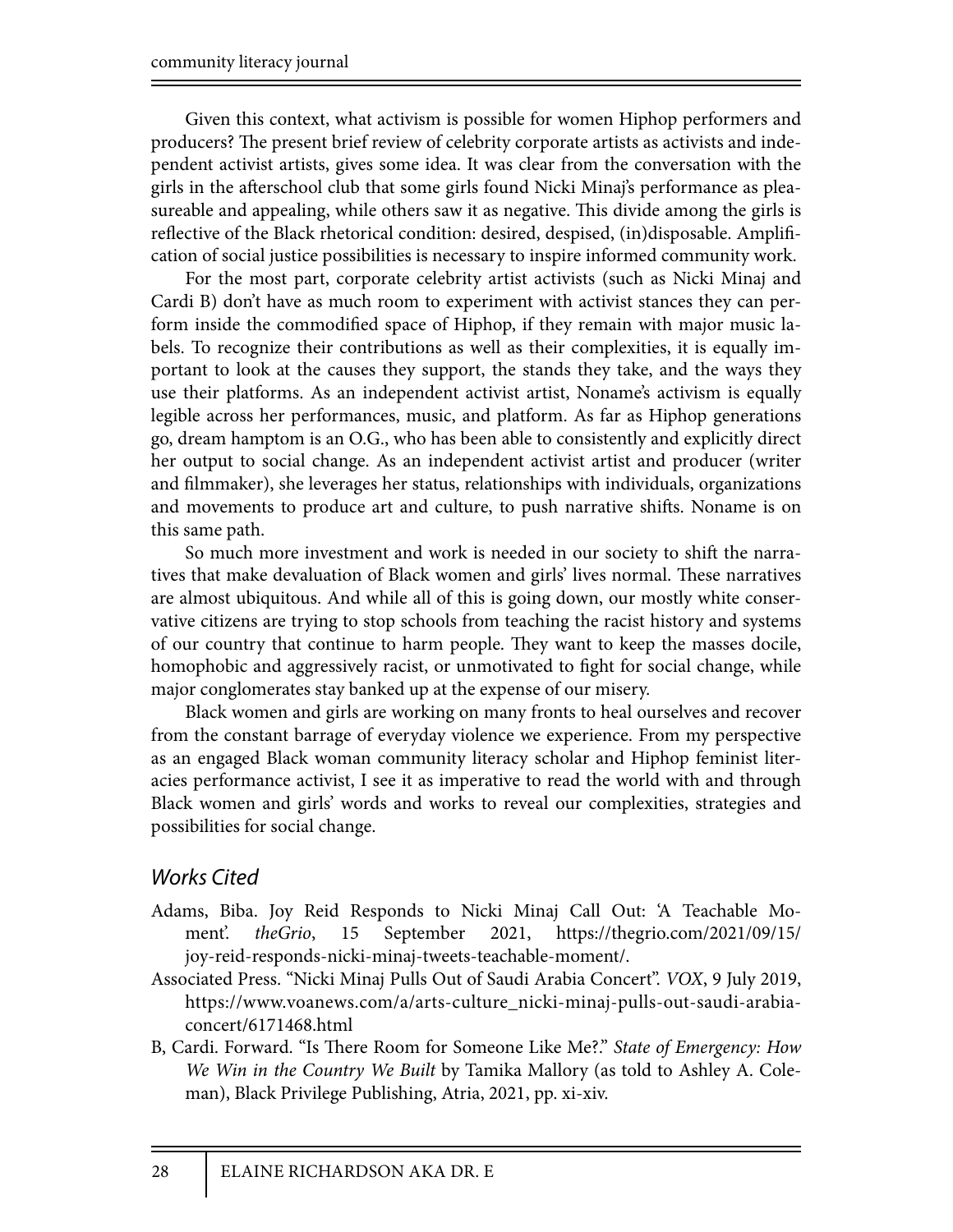- Bailey, Moya. *Misogynoir Transformed: Black Women's Digital Resistance*. New York University Press, 2021.
- Brown, Ruth Nicole. *Hear Our Truths:* !*e Creative Potential of Black Girlhood*. University of Illinois Press, 2013.
- Chinn, Juanita, J., et al. "Health Equity Among Black Women in the United States," *Journal of Women's Health,* February 2021, vol. 30, no. 2, pp. 212-219. doi: 10.1089/jwh.2020.8868. https://www.ncbi.nlm.nih.gov/pmc/articles/PMC8020496/
- Davis, Angela. Forward. "Dearest Cardi B." *State of Emergency: How We Win in the Country We Built* by Tamika Mallory (as told to Ashley A. Coleman), Black Privilege Publishing, Atria,\ 2021, pp. xv-xxi.
- Decker, Megan, et al. "45 Things You Didn't Know About Cardi B: Everything You need to Know About the No-filter Rapper." *Harper's Bazaar*, 28 June 2020. https://www.harpersbazaar.com/celebrity/latest/g20634894/cardi-b-triviafacts/?slide=1
- "Did You Know? The Plight of Black Girls & Women in America." *African American Policy Forum*, http://www.44bbdc6e-01a4-4a9a-88bc 731c6524888e.filesusr.com/ ugd/62e126\_54d4f5a4634047fe894ec2db240cb487.pdf.
- Fields, Tanya Denise. "Dirty Business: The Messy Affair of Rejecting Shame." *You Are Your Best* !*ing: Vulnerability, Shame Resilience, and the Black Experience, an Anthology*, edited by Tarana Burke and Brené Brown, Random House, 2021, pp. 22-32.
- Finley, Taryn. "How The Adultification of Black Girls Allowed R. Kelly's Decades of Abuse." *HuffPost: Black Voices*, 3 October, 2021, www.huffpost.com/ entry/r-kelly-black-girls\_n\_6159dcfee4b099230d24a29e
- Garza, Alicia. *The Purpose of Power: How We Come Together When We Fall Apart.* One World, 2020.
- Halliday, Aria. "Envisioning Black Girl Futures: Nicki Minaj's Anaconda Feminism and New Understandings of Black Girl Sexuality in Popular Culture." *Departures in Critical Qualitative Research* 6, no. 3, 2017, pp. 65-77. doi: 10.1525/ dcqr.2017.6.3.65.
- hampton, dream. *Surviving R. Kelly*. Lifetime Movies. Showrunner, Executive Producer, Peabody Award winner dream hampton, 2019. https://peabodyawards.com/ award-profile/surviving-r-kelly/
- —. *It's a Hard Truth Ain't It.* HBO. Produced and Directed by dream hampton, February, 2019.
- —. *Finding Justice*. BET. Produced and Directed by dream hampton, March, 2019. dreamhampton.com
- —. *Treasure: From Tragedy to Trans Justice: Mapping a Detroit Story*. Produced and Directed by dream hampton. 2015. dreamhampton.com
- —. *We Demand Justice for Renisha McBride.* Democracy Now. Produced and Directed by dream hampton, 2013. dreamhampton.com
- —. *Black August Hip Hop Project.* Malcolm X Grassroots Movement. Produced and Directed by dream hampton, 2010. dreamhampton.com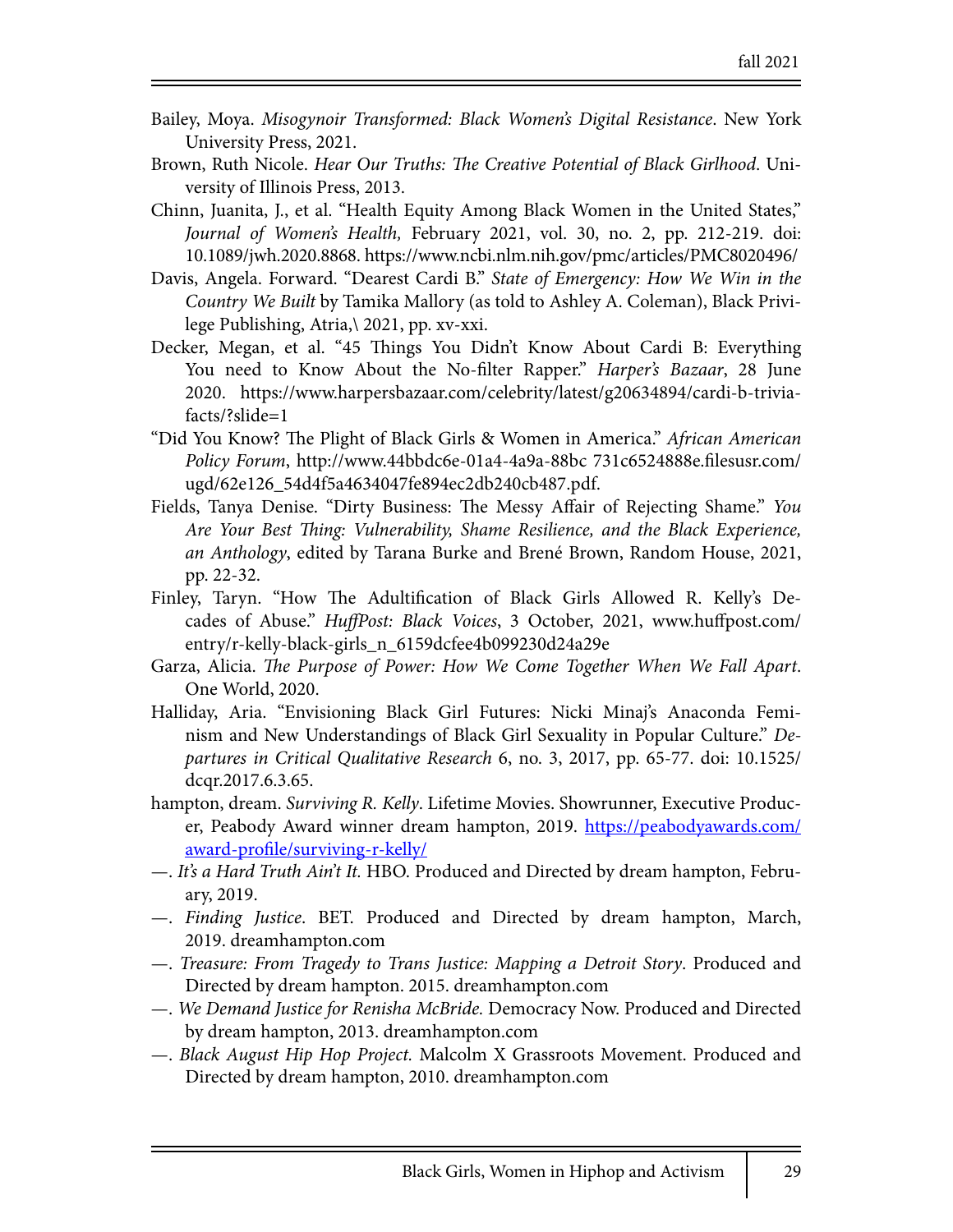- hooks, bell. "Selling Hot Pussy: Representations of Black Female Sexuality in the Cultural Marketplace." *Black Looks: Race and Representation*, South End Press, 1992.
- Juzwiak, Rich. "Nicki Minaj's Vaxx Flap Is Distracting You From Her Husband's Legal Issues." *Jezebel*, 16 September 2021, https://jezebel.com/nicki-minajs-vaxx flap-is-distracting-you-from-her-husb-1847687597
- Kaba, Mariame. *We Do* !*is 'Til We Free Us: Abolitionist Organizng and Transforming Justice*. Haymarket Books, 2021.
- Kajstura, Aleks. "Women's Mass Incarceration: The Whole Pie." *Prison Policy Initiative*, 29 October 2019, https://www.prisonpolicy.org/reports/pie2019women.html.
- Lane, Nikki. The Black Queer Work of Ratchet: Race, Gender, Sexuality, and The An*ti-Politics of Respectability*. Palgrave Macmillan, 2020.
- Lil Kim. *Hard Core.* Undeas Records, Big Beat, Atlantic Records, 1996.
- Lindsey, Treva. "Let Me Blow Your Mind: Hip Hop Feminist Futures In Theory and Practice." *Urban Education*, vol. 50, no. 1, 2015, pp. 52-77.
- Mayo, Kierna. Foreword. *She Begat* !*is: 20 Years of the Miseducation of Lauryn Hill*, by Joan Morgan, Atria, 2018, pp. ix-xx.
- Nicki Minaj. "Stupid Hoe." Cash Money Records, 2011.
- Megan Thee Stallion. "OPINION Megan Thee Stallion: Why I Speak Up for Black Women." *New York Times*, 13 October 2020, https://www.nytimes. com/2020/10/13/opinion/megan-thee-stallion-black-women.html.
- Morgan, Joan. *When Chickenheads Come Home to Roost: A Hip Hop Feminist Breaks It Down*. Touchstone, 2000.
- Murakawa, Naomi. Foreword. *We Do* !*is 'Til We Free Us: Abolitionist Organizing and Transforming Justice* by Mariame Kaba, Haymarket Books, 2021, pp. xvii-xx.
- Onley, Dawn. "Nicki Minaj's Brother Jelani Maraj Gets 25 Years to Life for Child Rape." *theGrio*, 27 January 2020, https://thegrio.com/2020/01/27/nicki-minajsbrotherjelani-maraj-gets-25-years-to-life-for-child-rape/
- Painter, Nell Irvin. *Sojourner Truth: A Life, A Symbol*. Norton, 1997.
- Rausch, Andrew. *I am Hip-Hop: Conversations on the Music and the Culture*. Scarecrow Press, Inc, 2011.
- Richardson, Elaine. *Hiphop Literacies*. Routledge, 2006.
- Rousseau, Nicole. "Social Rhetoric and the Construction of Black Motherhood." *Journal of Black Studies*, vol. 44, no. 5, Sage Publications, Inc., 2013, pp. 451– 71, http://www.jstor.org/stable/24573096.
- "See Her, Hear Her: Celebrating Women in Music," 8 March 2021, www.iheart.com/ womensday/
- Shange, Ntozake. *For Colored Girls Who Have Considered Suicide When the Rainbow Is Enuf: A Choreopoem*. Collier Books, 1989.
- Taylor, Keeanga Yamahtta. "Succeeding While Black." *Boston Review: A Political and Literary Forum*, 10 March 2019, https://bostonreview.net/race/keeangayamahtta-taylor-succeeding-while-black.
- Tinubu, Aramide. "Does Cardi B Have a High School Diploma?" *Showbiz CheatSheet*, 7 June 2020, https://www.cheatsheet.com/entertainment/cardi-b-have-a-highschool-diploma.html/